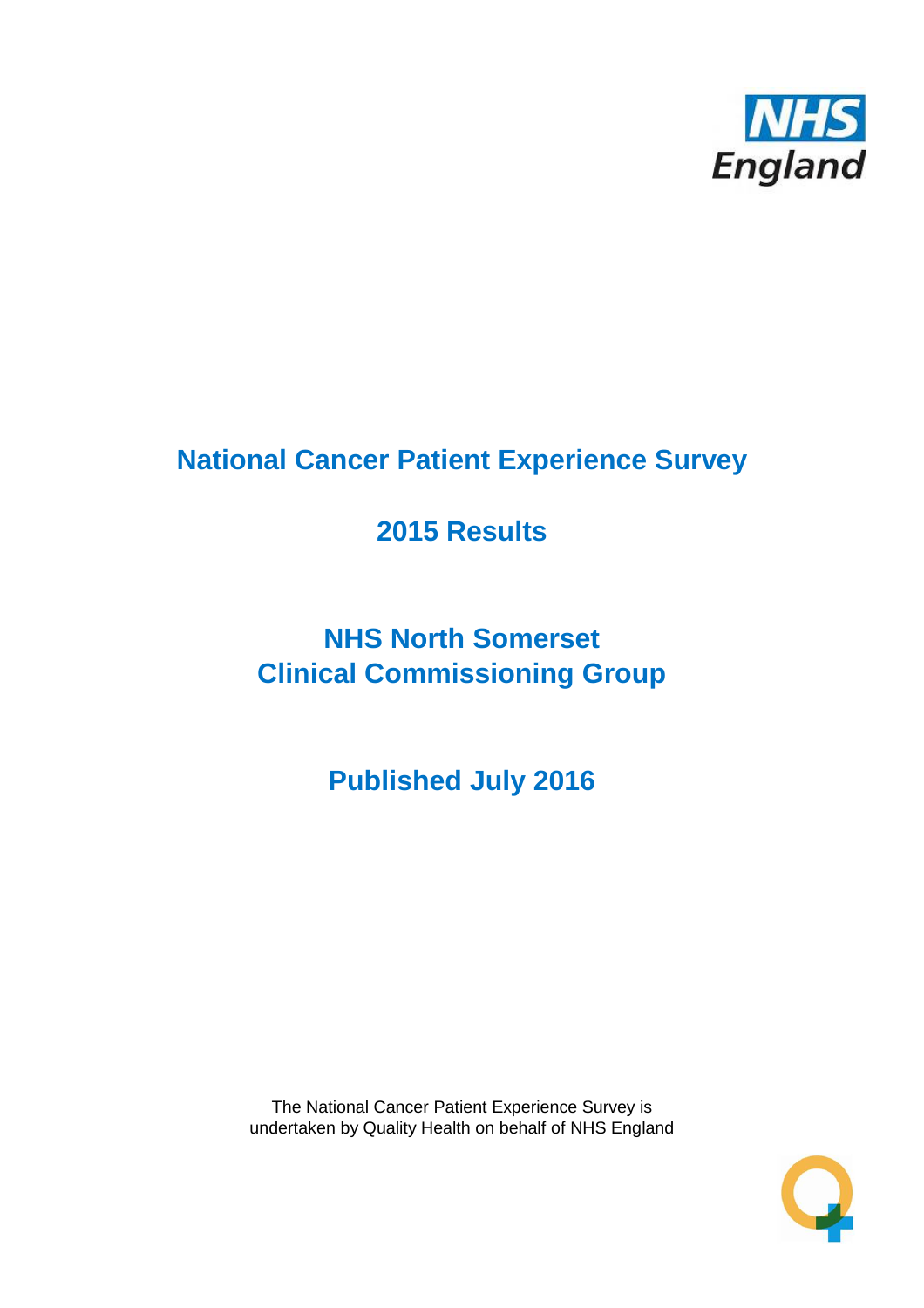#### **Introduction**

The National Cancer Patient Experience Survey 2015 is the fifth iteration of the survey first undertaken in 2010. It has been designed to monitor national progress on cancer care; to provide information to drive local quality improvements; to assist commissioners and providers of cancer care; and to inform the work of the various charities and stakeholder groups supporting cancer patients.

The survey was overseen by a national Cancer Patient Experience Advisory Group. This Advisory Group set the principles and objectives of the survey programme and guided questionnaire development.

The survey was commissioned and managed by NHS England. The survey provider, Quality Health, is responsible for designing, running and analysing the survey.

Full national results and other reports are available at www.ncpes.co.uk

Further details on the survey methodology and changes to the 2015 survey can be found in the Annex. Note that a number of significant changes were made to the 2015 survey so caution should be taken in directly comparing data from the 2015 survey to the findings of the previous CPES surveys. No comparisons with previous surveys are presented in this report.

#### **This report**

The report shows how this CCG scored for each question in the survey, compared with national results. It is aimed at helping individual CCGs to understand their performance and identify areas for local improvement.

Note that responses for questions with 1-20 respondents have been suppressed. This is to protect patient confidentiality and because uncertainty around the result is too great.

#### **Data tables**

The data tables presented in this report show the following for each question:

- **Column 1** shows the number of respondents to this question
- **Column 2** shows the unadjusted 2015 score for this CCG
- **Column 3** shows the case-mix adjusted 2015 score for this CCG
- **Column 4** shows the lower limit of the expected range of scores for this CCG (the top of the pale blue section on the Comparability chart - see below)
- **Column 5** shows the upper limit of the expected range of scores for this CCG (the bottom of the dark blue section on the Comparability chart - see below)
- **Column 6** shows the National Average score for this question.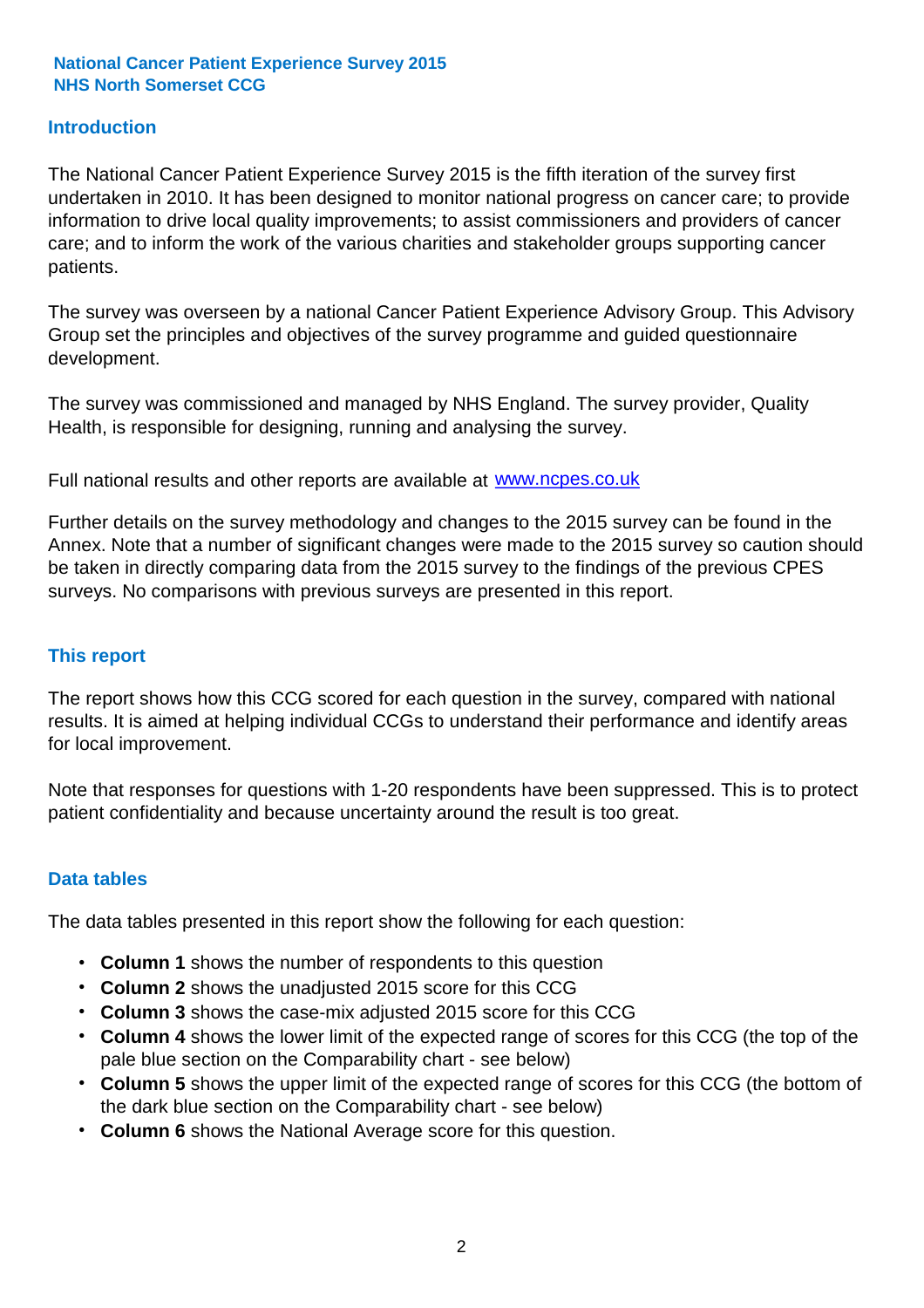Results for individual response options are presented in the detailed data tables **WWW.ncpes.co.uk** Confidence Intervals for unadjusted and case-mix adjusted data are provided in these tables.

Expected ranges and 95% Confidence Intervals highlight the uncertainty around the results. The size of the expected ranges and confidence intervals will be different for each question, and depends on the number of respondents and the range of their responses.

For further details on case-mix adjustment and the scoring methodology used, please refer to the Annex.

#### **Comparability charts**

For the 2015 survey, we have adopted the CQC standard for reporting comparative performance, based on calculation of "expected ranges". This means that CCGs will be flagged as outliers only if there is statistical evidence that their scores deviate (positively or negatively) from the range of scores that would be expected for CCGs of the same size.

The Comparability charts in this report show a bar with these expected ranges (in grey), higher than expected (in dark blue), and lower than expected (in pale blue). A black dot represents the actual score of this CCG.

The same colour convention has been used in Column 3 of the Data tables.

For further details on expected ranges, please refer to the technical document at **www.ncpes.co.uk** 

#### **Tumour group tables**

The final set of tables in this report show the scores for each question for each of the 13 tumour groups, with a comparative national score for that tumour group.

These breakdowns are intended as additional information for CCGs to understand the differences between the experiences of patients with different types of cancer. The numbers are generally relatively small and may not be statistically significant. They should therefore be treated with some caution.

#### **Notes on specific questions**

Question 5 in the survey has not been scored. However, the unscored data is useful and has been published alongside the other results in this report. This question asked respondents to "tick all that apply". The results show all of the responses given including where respondents chose two or more options.

Questions used to direct respondents to different parts of the survey (questions 4, 17, 24, 27, 40, 43, 46) and other demographic and information questions are not reported.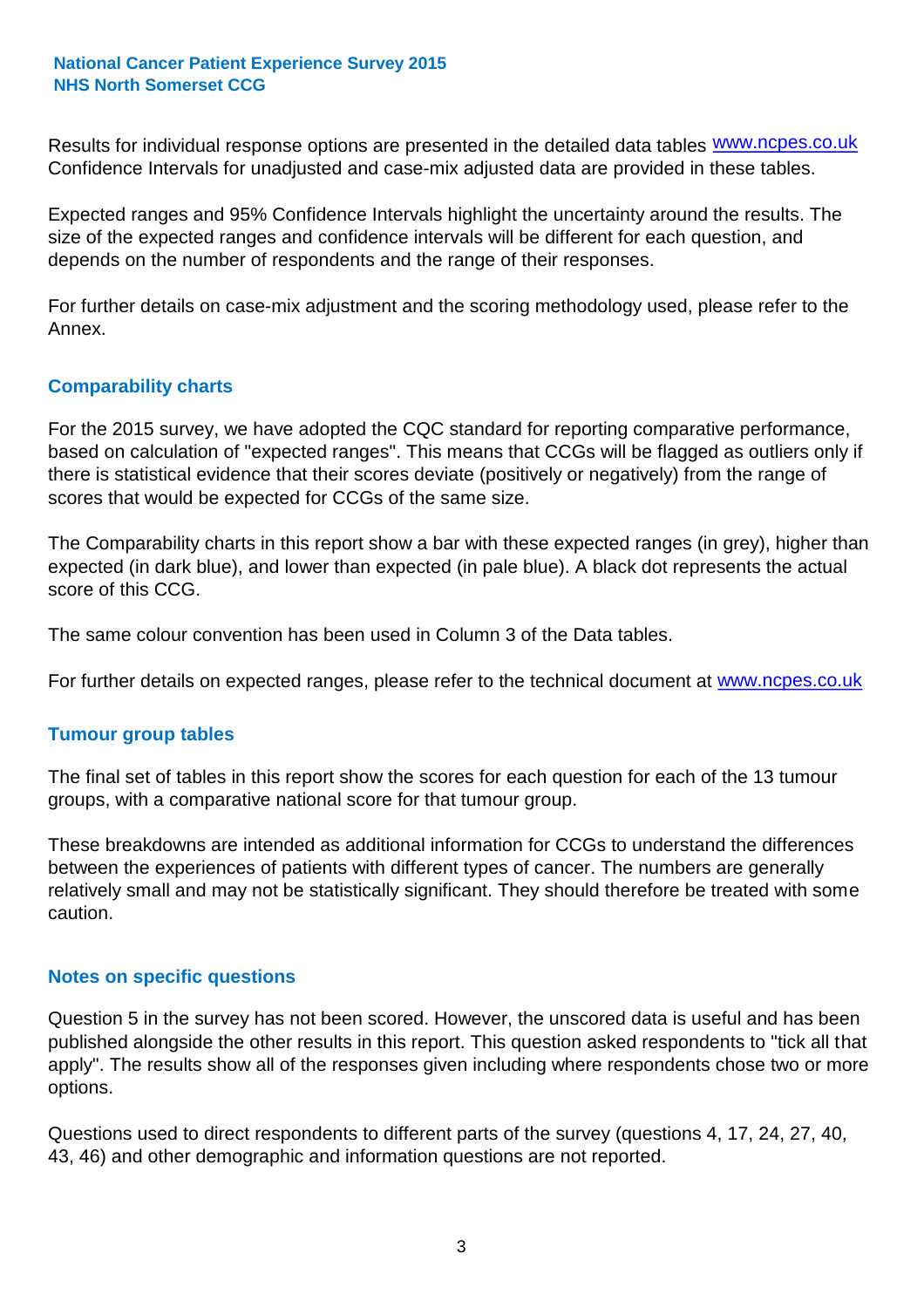#### **How to use the data**

Unadjusted data should be used to see the actual responses from patients relating to the CCG.

Case-mix adjusted data, together with expected ranges, should be used to understand whether the results are significantly higher or lower than national results.

Case-mix adjusted data, together with (case-mix adjusted) Confidence Intervals (presented in the detailed data tables **www.ncpes.co.uk**), should be used to understand whether the results are significantly higher or lower than the results for another CCG.

#### **Response rates**

Numbers of respondents by tumour group, age and gender can be found in the Annex.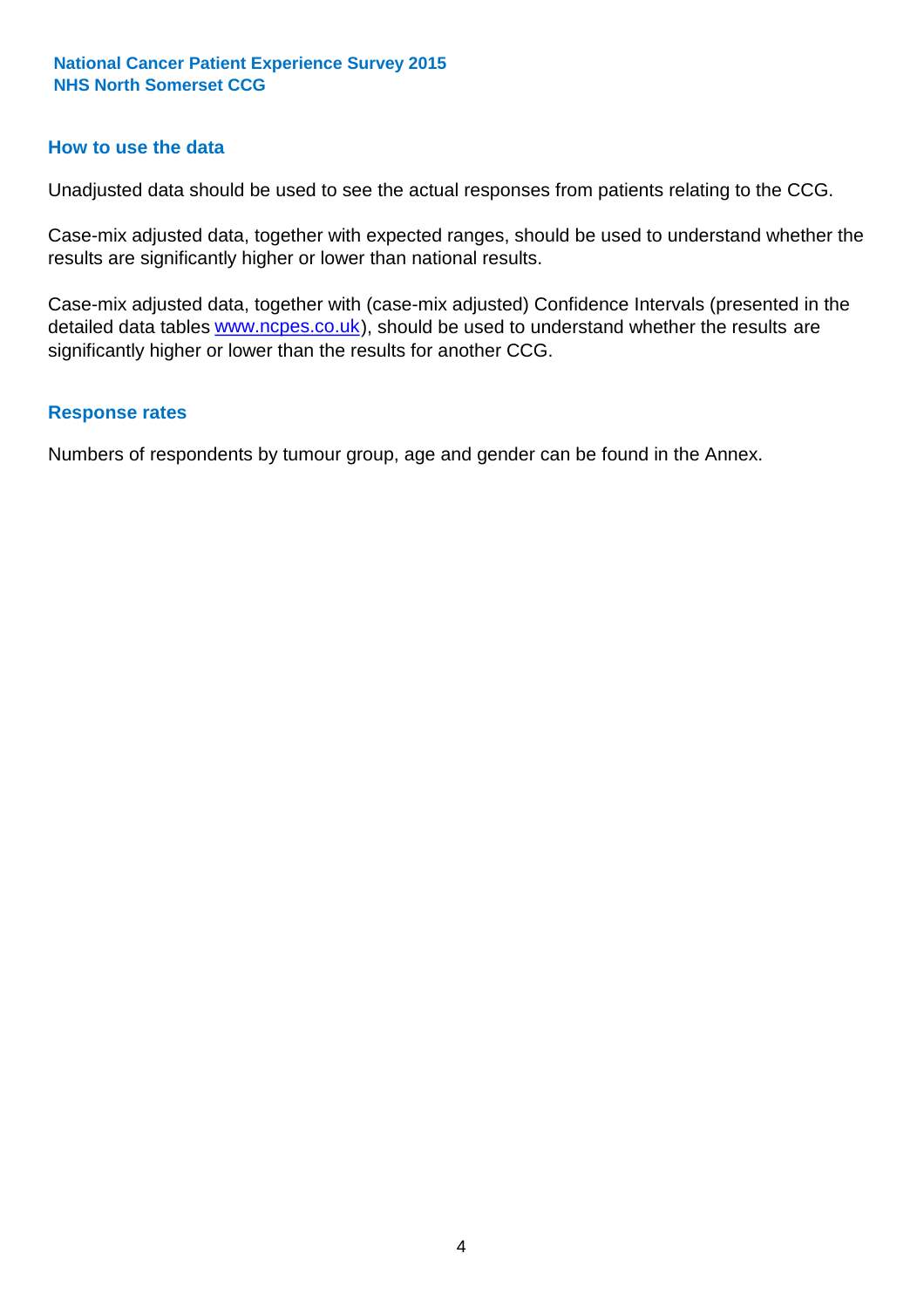#### **Executive Summary**

average rating of 8.7. Asked to rate their care on a scale of zero (very poor) to 10 (very good), respondents gave an

The following questions are included in phase 1 of the Cancer Dashboard developed by Public Health England and NHS England\*:

- **75%** of respondents said that they were definitely involved as much as they wanted to be in decisions about their care and treatment
- **91%** of respondents said that they were given the name of a Clinical Nurse Specialist who would support them through their treatment
- when asked how easy or difficult it had been to contact their Clinical Nurse Specialist 87% of respondents said that it had been 'quite easy' or 'very easy'
- **93%** of respondents said that, overall, they were always treated with dignity and respect they were in hospital
- **95%** of respondents said that hospital staff told them who to contact if they were worried about their condition or treatment after they left hospital
- **63%** of respondents said that they thought the GPs and nurses at their general practice definitely did everything they could to support them while they were having cancer treatment.

Detailed results for these and other questions are set out in the sections that follow.

#### \* www.cancerdata.nhs.uk/dashboard

The questions were selected in discussion with the national Cancer Patient Experience Advisory Group and reflect four key patient experience domains: provision of information; involvement in decisions; care transition; interpersonal relations, respect and dignity. The figures presented above are all case-mix adjusted.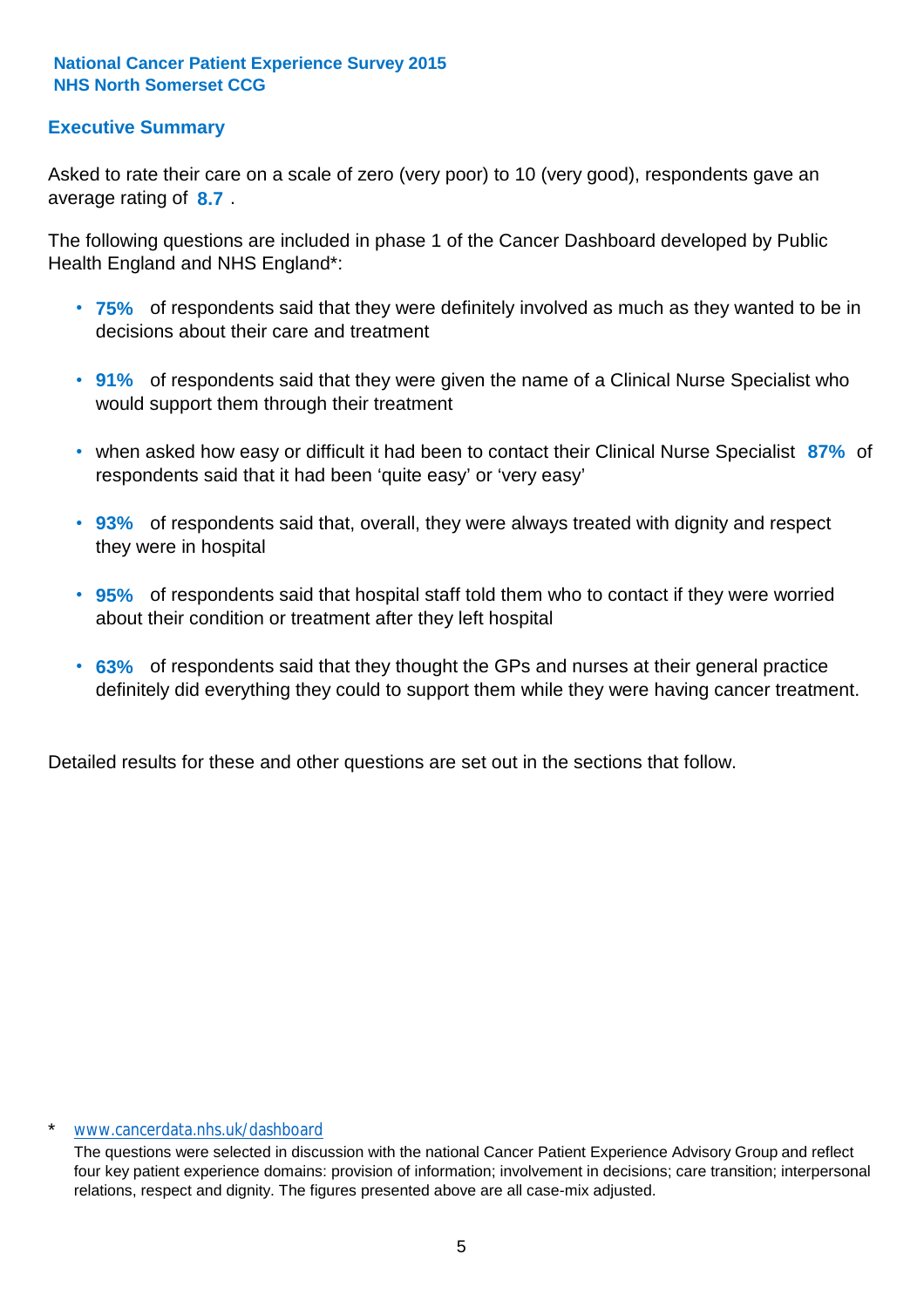# **Questions which scored outside expected range**

|                 |                                                                        |                                             | 2015 Case-mix Adjusted              |                                     |                                       |                              |
|-----------------|------------------------------------------------------------------------|---------------------------------------------|-------------------------------------|-------------------------------------|---------------------------------------|------------------------------|
| Question        |                                                                        | for this<br>respondents<br>Number of<br>ccg | Percentage<br>this CCG<br>2015<br>ţ | Lower limit of<br>expected<br>range | Upper limit<br>expected<br>range<br>٩ | National<br>Average<br>Score |
|                 | Support for people with cancer                                         |                                             |                                     |                                     |                                       |                              |
| Q22             | Hospital staff gave information on getting financial help              | 178                                         | 66%                                 | 47%                                 | 62%                                   | 55%                          |
|                 | Hospital care as an inpatient                                          |                                             |                                     |                                     |                                       |                              |
| Q <sub>37</sub> | Always treated with respect and dignity by staff                       | 209                                         | 93%                                 | 83%                                 | 92%                                   | 87%                          |
|                 | Care from your general practice                                        |                                             |                                     |                                     |                                       |                              |
| Q <sub>52</sub> | GP given enough information about patient's condition and<br>treatment | 312                                         | 92%                                 | 93%                                 | 98%                                   | 95%                          |
|                 | Your overall NHS care                                                  |                                             |                                     |                                     |                                       |                              |
| Q55             | Patient given a care plan                                              | 297                                         | 27%                                 | 27%                                 | 39%                                   | 33%                          |
| Q56             | Overall the administration of the care was very good / good            | 377                                         | 86%                                 | 86%                                 | 92%                                   | 89%                          |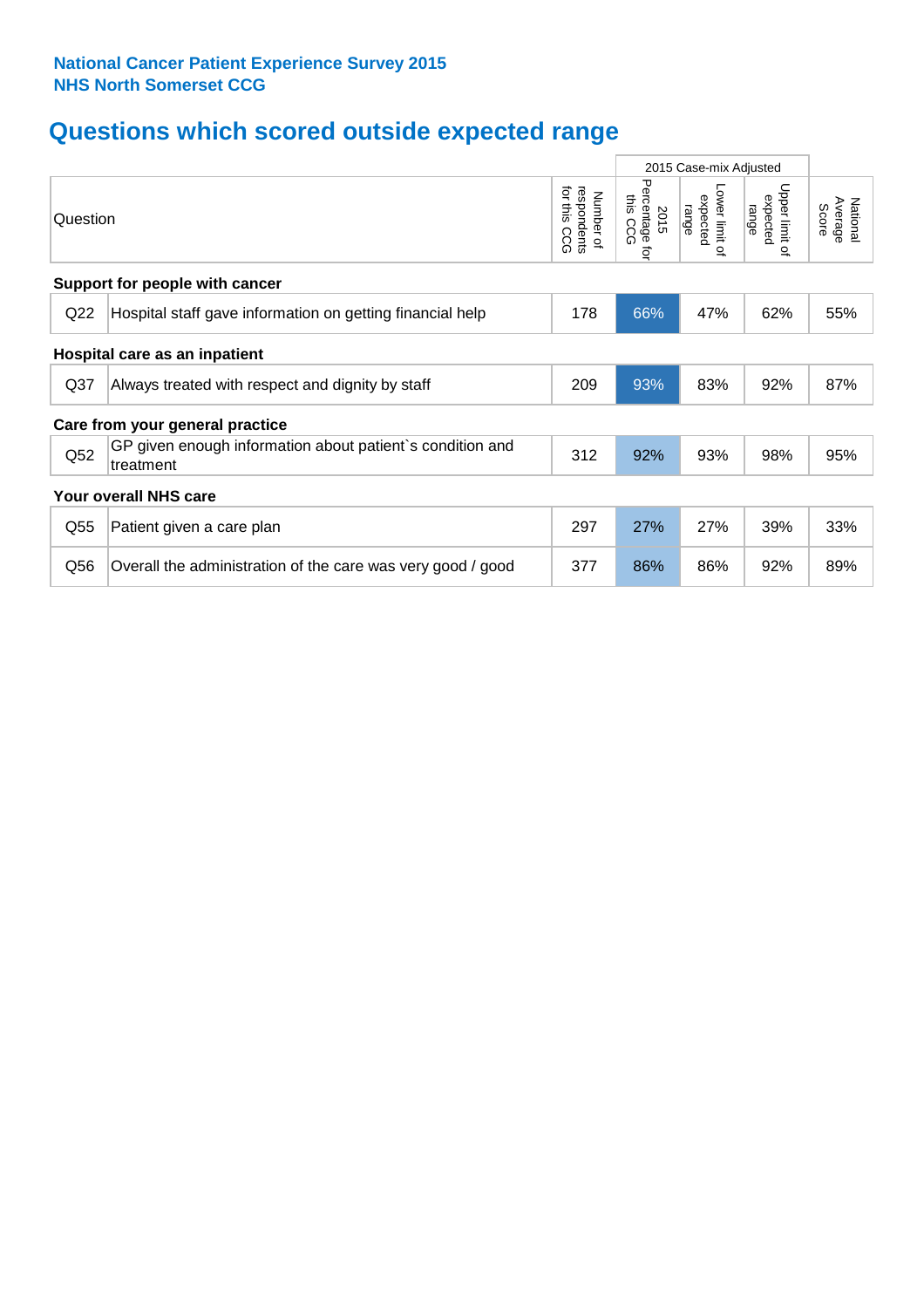# **CCG results**

#### **Seeing your GP**



|    |                                                                |                                              |                             |               | 2015 Case-mix Adjusted     |                            |                           |
|----|----------------------------------------------------------------|----------------------------------------------|-----------------------------|---------------|----------------------------|----------------------------|---------------------------|
|    | Question                                                       | respondents<br>Number<br>$\overline{\sigma}$ | 2015<br>Unadjusted<br>Score | 2015<br>Score | Expected<br>range<br>lower | Expected<br>range<br>nbber | National Average<br>Score |
| Q1 | Saw GP once / twice before being told had to go to<br>hospital | 299                                          | 79%                         | 77%           | 71%                        | 81%                        | 76%                       |
| Q2 | Patient thought they were seen as soon as necessary            | 374                                          | 83%                         | 82%           | 78%                        | 86%                        | 82%                       |

|    |                                                                             |                                                 | No. |
|----|-----------------------------------------------------------------------------|-------------------------------------------------|-----|
|    | Beforehand, did you have all the<br>information you needed about your test? | Yes                                             | 294 |
|    |                                                                             | No, I would have liked more written information | 14  |
| Q5 |                                                                             | No, I would have liked more verbal information  |     |
|    |                                                                             | I did not need / want any information           | 10  |
|    |                                                                             | Don't know / can't remember                     |     |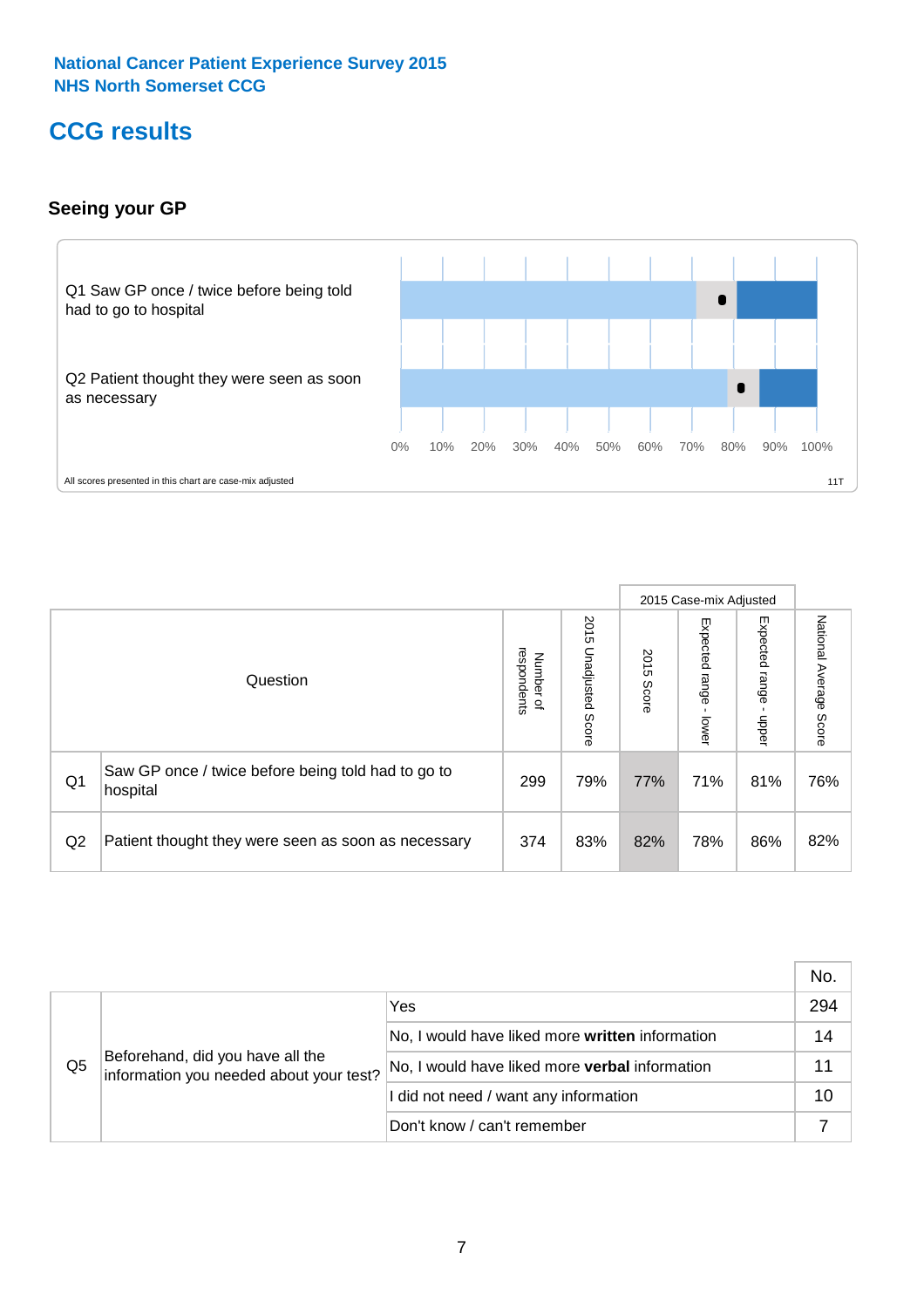#### **Diagnostic tests**



|                |                                                                       |                          |                             |               | 2015 Case-mix Adjusted  |                         |                           |
|----------------|-----------------------------------------------------------------------|--------------------------|-----------------------------|---------------|-------------------------|-------------------------|---------------------------|
|                | Question                                                              | Number of<br>respondents | 2015<br>Unadjusted<br>Score | 2015<br>Score | Expected range<br>lower | Expected range<br>nbber | National Average<br>Score |
| Q <sub>6</sub> | The length of time waiting for the test to be done was<br>about right | 317                      | 85%                         | 85%           | 83%                     | 90%                     | 87%                       |
| Q7             | Given complete explanation of test results in<br>understandable way   | 319                      | 80%                         | 79%           | 74%                     | 83%                     | 79%                       |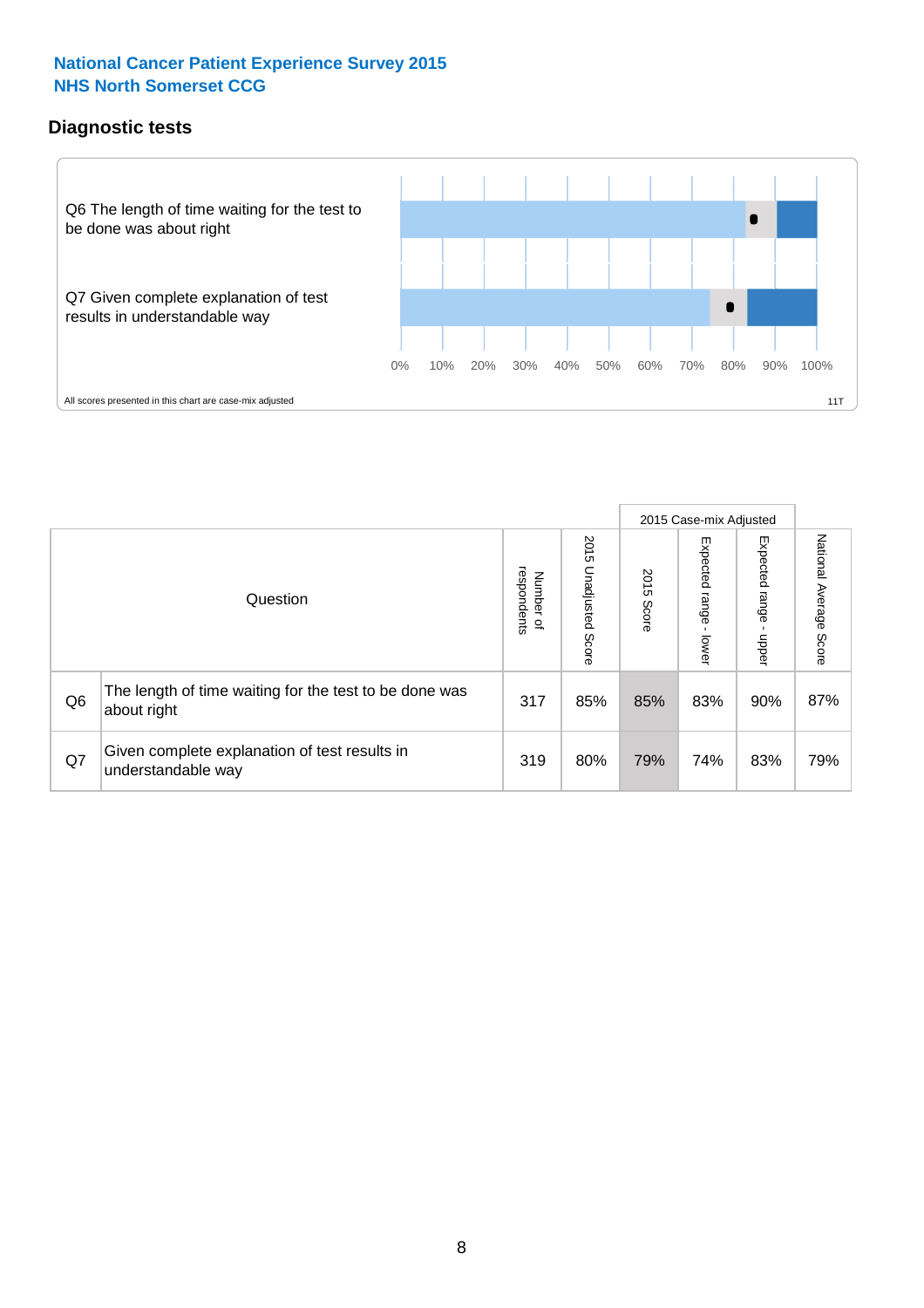#### **Finding out what was wrong with you**



2015 Case-mix Adjusted 2015 U 2015 Unadjusted Score  $\vec{a}$   $\rightarrow$  $\overline{6}$ respondents 2015 Score Number of Question Patient told they could bring a family member or friend

|                | Question                                                                                   | respondents<br>Number of | 2015 Unadjusted Score | 2015<br>Score | Expected range<br>lower | Expected range<br>nbber | National Average<br>Score |
|----------------|--------------------------------------------------------------------------------------------|--------------------------|-----------------------|---------------|-------------------------|-------------------------|---------------------------|
| Q8             | Patient told they could bring a family member or friend<br>when first told they had cancer | 304                      | 80%                   | 80%           | 74%                     | 83%                     | 79%                       |
| Q <sub>9</sub> | Patient felt they were told sensitively that they had cancer                               | 379                      | 84%                   | 84%           | 81%                     | 88%                     | 84%                       |
| Q10            | Patient completely understood the explanation of what<br>was wrong                         | 379                      | 74%                   | 72%           | 69%                     | 78%                     | 73%                       |
| Q11            | Patient given easy to understand written information<br>about the type of cancer they had  | 326                      | 75%                   | 74%           | 67%                     | 77%                     | 72%                       |

Nationa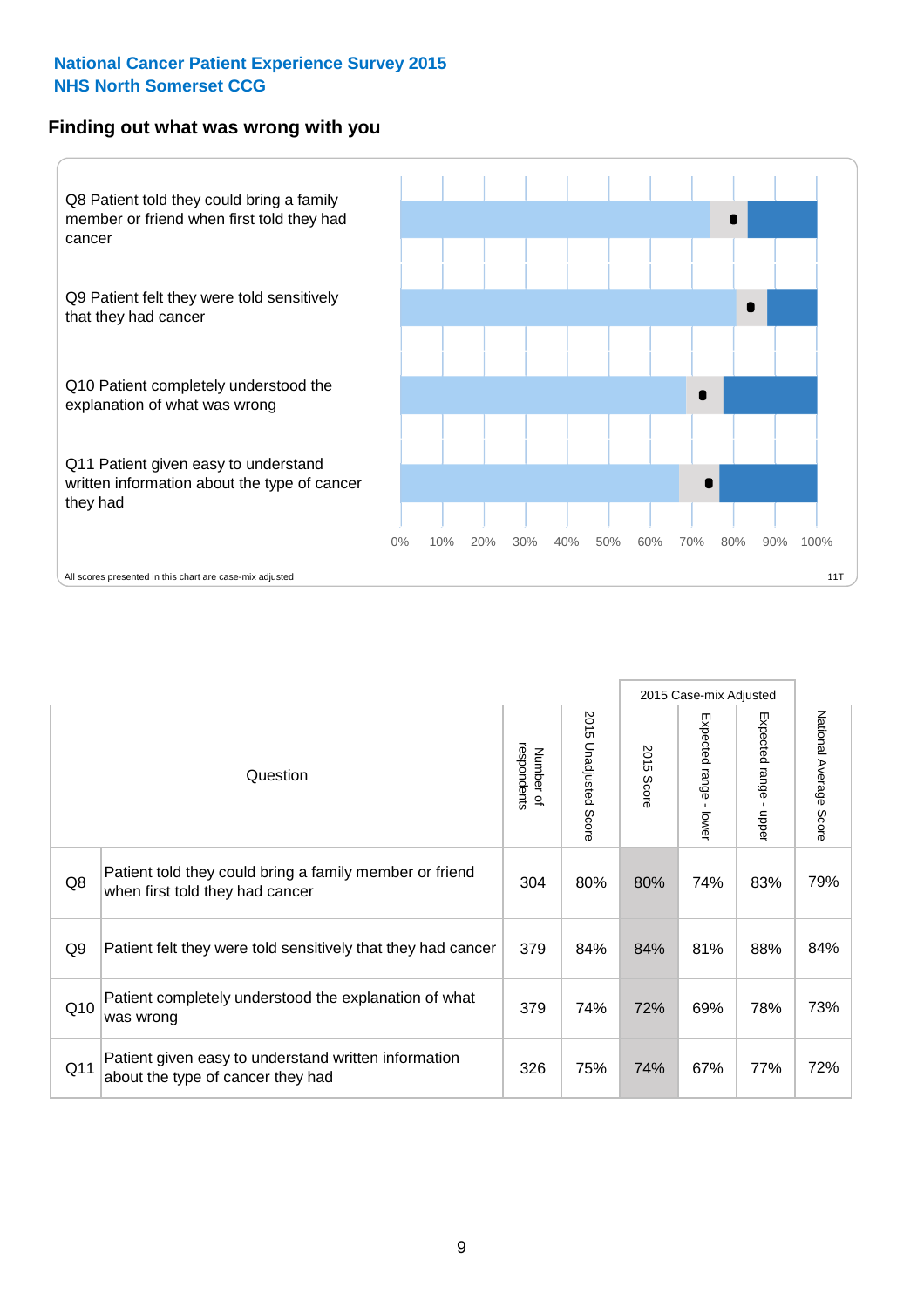#### **Finding out what was wrong with you**



|          |                                                                                         |                          |                          |               | 2015 Case-mix Adjusted                  |                           |                        |
|----------|-----------------------------------------------------------------------------------------|--------------------------|--------------------------|---------------|-----------------------------------------|---------------------------|------------------------|
| Question |                                                                                         | Number of<br>respondents | 2015<br>Unadjusted Score | 2015<br>Score | Expected range<br>$\mathbf{I}$<br>lower | Expected range -<br>nbber | National Average Score |
| Q12      | Patient felt that treatment options were completely<br>explained                        | 327                      | 84%                      | 84%           | 79%                                     | 87%                       | 83%                    |
| Q13      | Possible side effects explained in an understandable way                                | 358                      | 74%                      | 74%           | 68%                                     | 77%                       | 73%                    |
| Q14      | Patient given practical advice and support in dealing with<br>side effects of treatment | 362                      | 65%                      | 65%           | 61%                                     | 71%                       | 66%                    |
| Q15      | Patient definitely told about side effects that could affect<br>them in the future      | 333                      | 50%                      | 50%           | 49%                                     | 60%                       | 54%                    |
| Q16      | Patient definitely involved in decisions about care and<br>treatment                    | 368                      | 76%                      | 75%           | 73%                                     | 82%                       | 78%                    |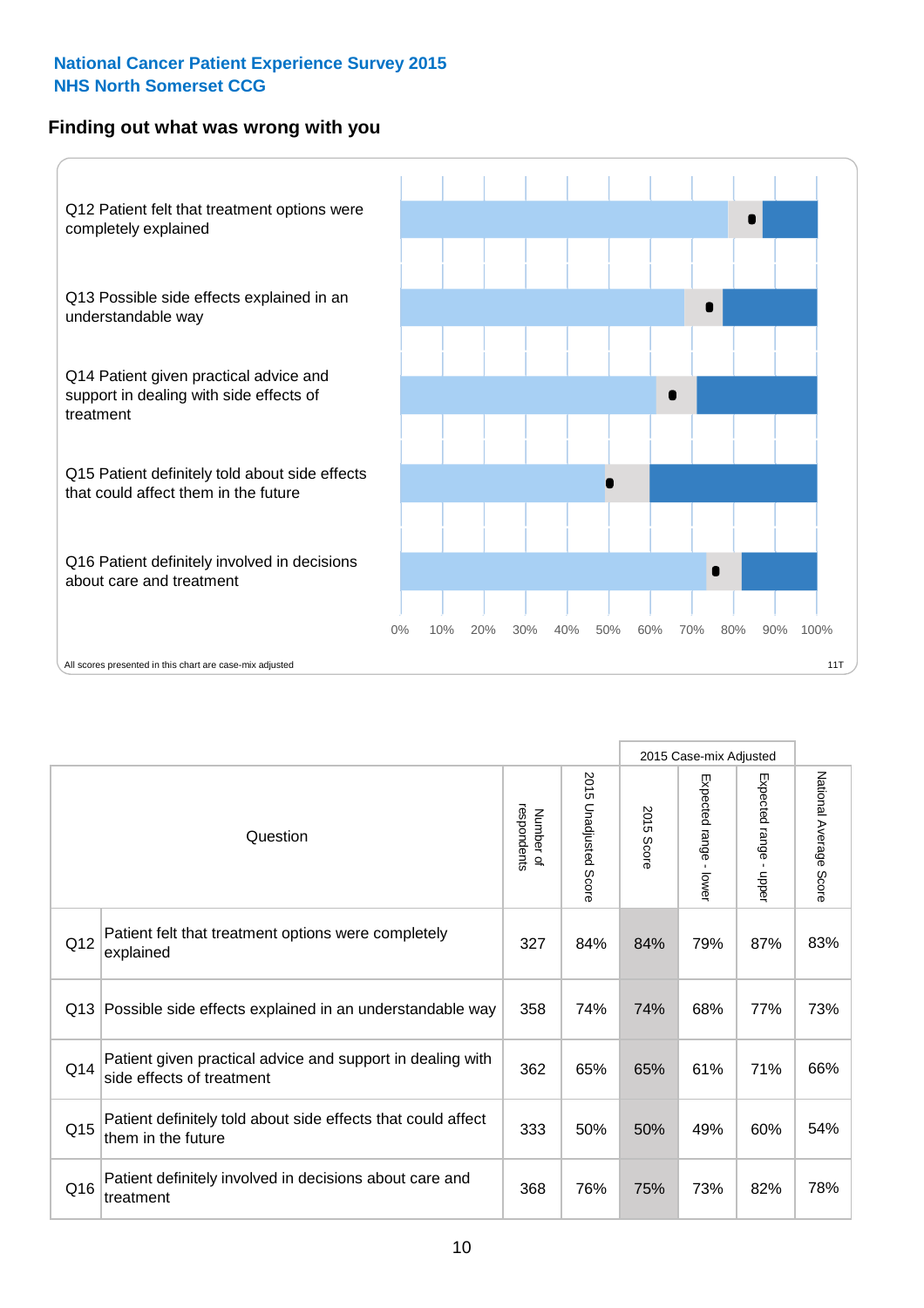#### **Clinical Nurse Specialist**



|     |                                                                                     |                          |                       | 2015 Case-mix Adjusted |                         |                         |                        |
|-----|-------------------------------------------------------------------------------------|--------------------------|-----------------------|------------------------|-------------------------|-------------------------|------------------------|
|     | Question                                                                            | respondents<br>Number of | 2015 Unadjusted Score | 2015<br>Score          | Expected range<br>lower | Expected range<br>nbber | National Average Score |
| Q17 | Patient given the name of the CNS who would support<br>them through their treatment | 368                      | 90%                   | 91%                    | 87%                     | 93%                     | 90%                    |
| Q18 | Patient found it easy to contact their CNS                                          | 294                      | 87%                   | 87%                    | 82%                     | 91%                     | 87%                    |
| Q19 | Get understandable answers to important questions all or<br>most of the time        | 286                      | 91%                   | 90%                    | 85%                     | 92%                     | 89%                    |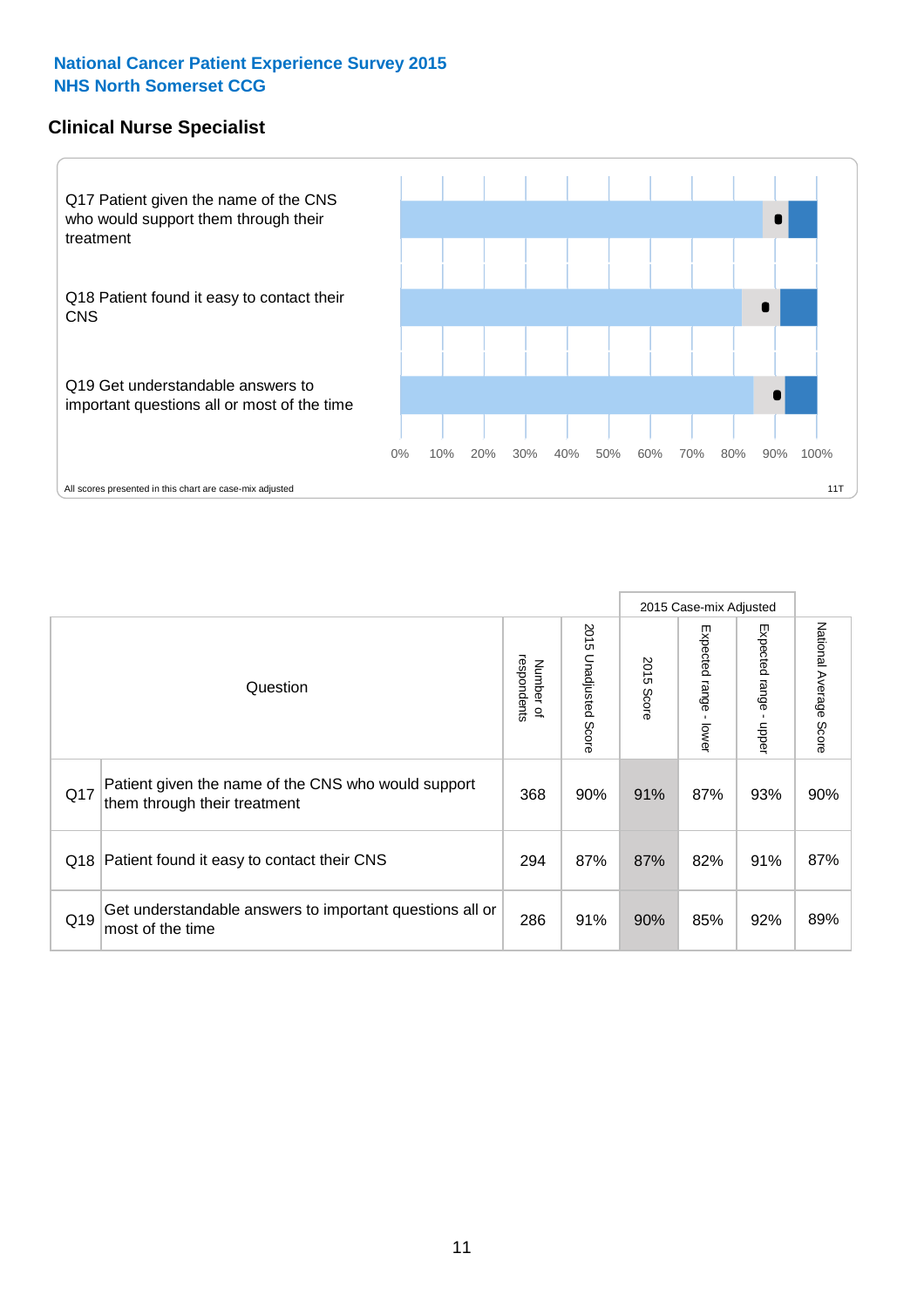#### **Support for people with cancer**



|                 |                                                                                            |                          |                                 |               | 2015 Case-mix Adjusted                    |                        |                        |
|-----------------|--------------------------------------------------------------------------------------------|--------------------------|---------------------------------|---------------|-------------------------------------------|------------------------|------------------------|
|                 | Question                                                                                   | respondents<br>Number of | 2015<br><b>Unadjusted Score</b> | 2015<br>Score | Expected range<br>$\blacksquare$<br>lower | Expected range - upper | National Average Score |
| Q <sub>20</sub> | Hospital staff gave information about support groups                                       | 275                      | 85%                             | 85%           | 78%                                       | 88%                    | 83%                    |
| Q <sub>21</sub> | Hospital staff gave information about impact cancer could<br>have on day to day activities | 236                      | 83%                             | 82%           | 76%                                       | 86%                    | 81%                    |
| Q <sub>22</sub> | Hospital staff gave information on getting financial help                                  | 178                      | 66%                             | 66%           | 47%                                       | 62%                    | 55%                    |
| Q <sub>23</sub> | Hospital staff told patient they could get free prescriptions                              | 144                      | 83%                             | 82%           | 74%                                       | 87%                    | 80%                    |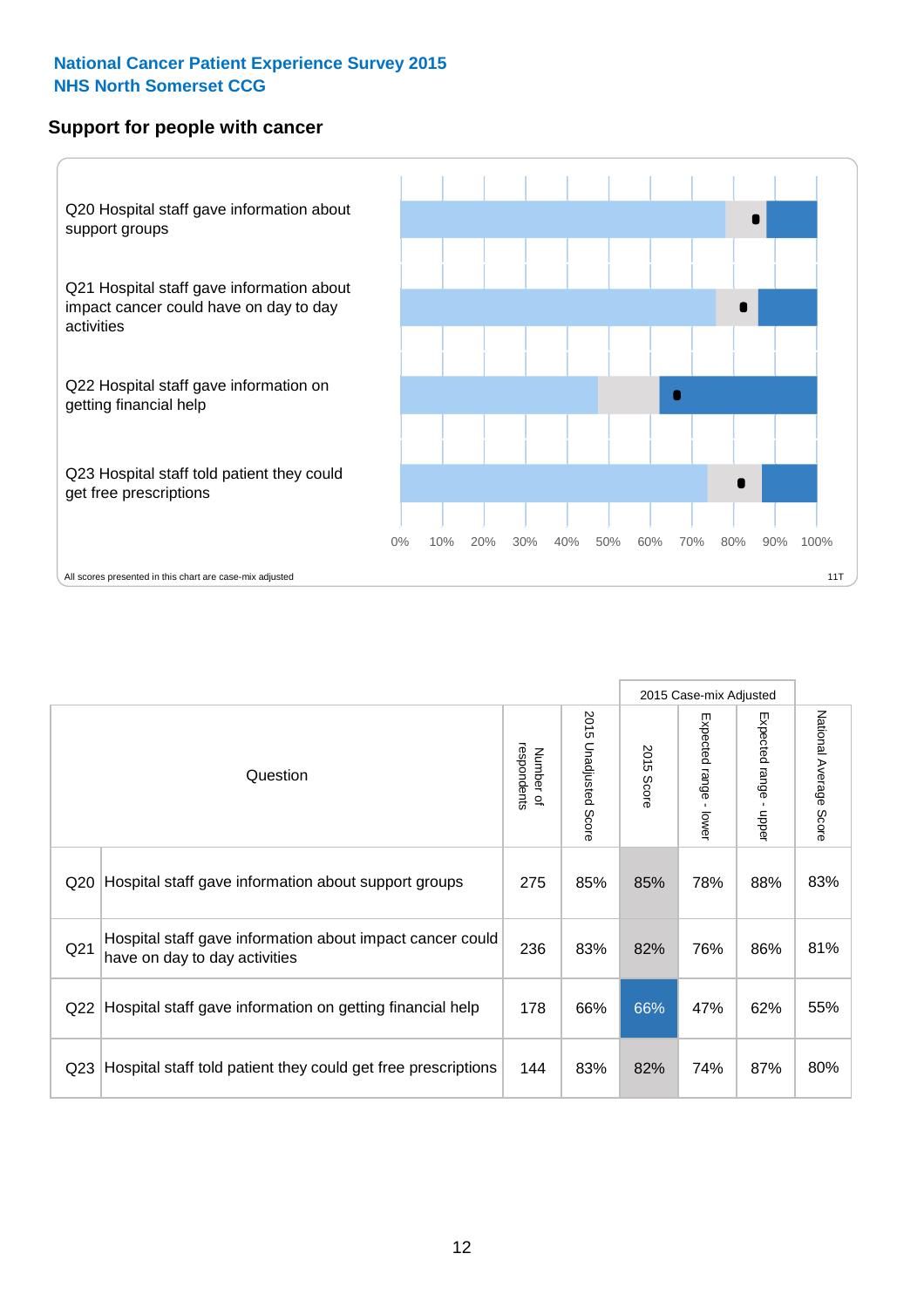### **Operations**



|     |                                                                 |                                             |                             |                   | 2015 Case-mix Adjusted     |                            |                              |
|-----|-----------------------------------------------------------------|---------------------------------------------|-----------------------------|-------------------|----------------------------|----------------------------|------------------------------|
|     | Question                                                        | respondents<br>Numbe<br>≞<br>$\overline{a}$ | 2015<br>Unadjusted<br>Score | 201<br>c<br>Score | Expected<br>range<br>lower | Expected<br>range<br>doper | National<br>Average<br>Score |
| Q26 | Staff explained how operation had gone in<br>understandable way | 195                                         | 80%                         | 79%               | 72%                        | 83%                        | 78%                          |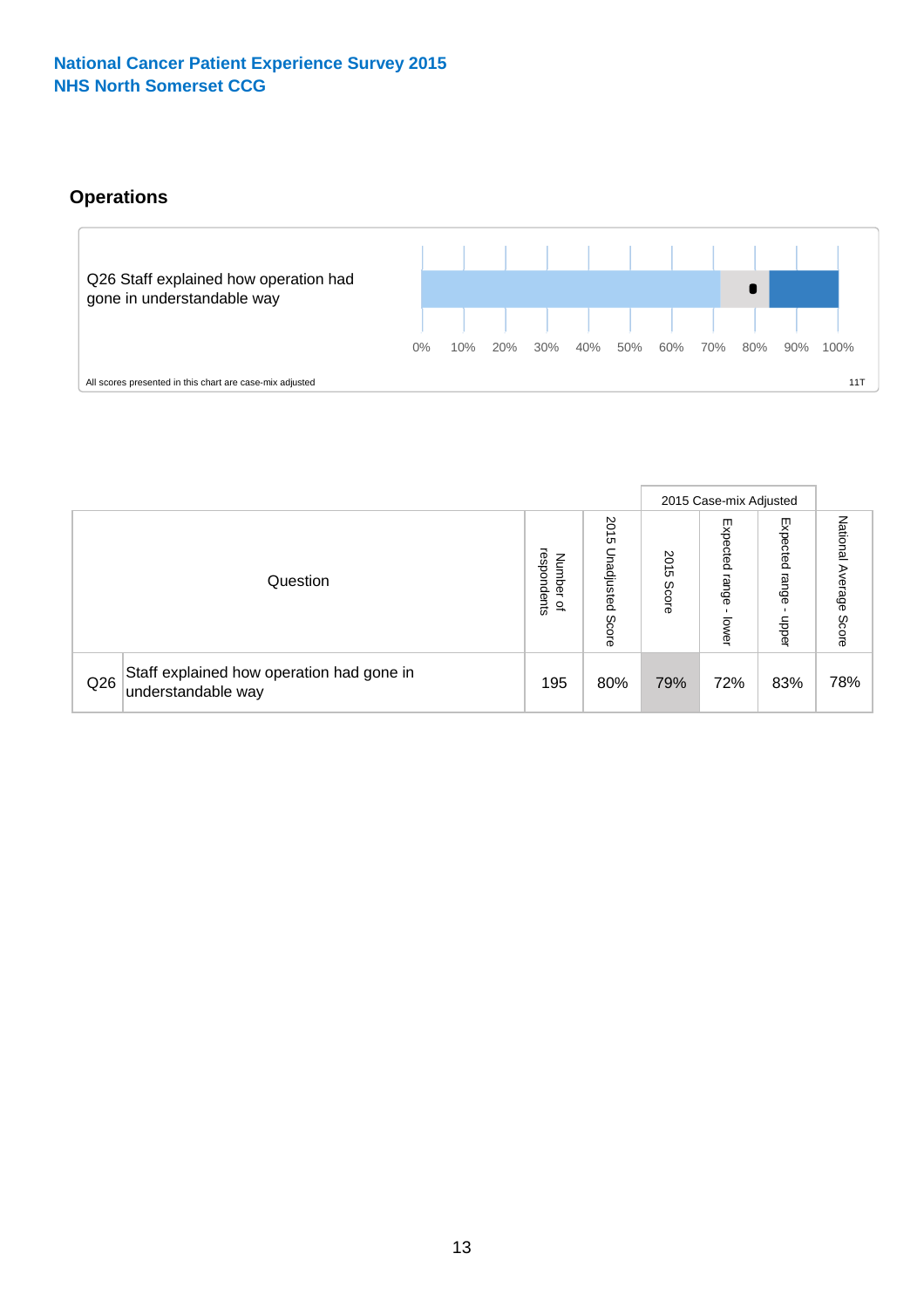#### **Hospital care as an inpatient (Part 1 of 3)**



All scores presented in this chart are case-mix adjusted  $11T$ 

|                 |                                                                                           |                          |                          |                      | 2015 Case-mix Adjusted                    |                                       |                        |
|-----------------|-------------------------------------------------------------------------------------------|--------------------------|--------------------------|----------------------|-------------------------------------------|---------------------------------------|------------------------|
|                 | Question                                                                                  | respondents<br>Number of | 2015<br>Unadjusted Score | 2015<br><b>Score</b> | Expected range<br>$\blacksquare$<br>lower | Expected range<br>$\mathbf{I}$<br>ddo | National Average Score |
| Q28             | Groups of doctors or nurses did not talk in front of patient<br>as if they were not there | 209                      | 81%                      | 80%                  | 76%                                       | 87%                                   | 81%                    |
| Q29             | Patient had confidence and trust in all doctors treating<br>them                          | 209                      | 84%                      | 83%                  | 79%                                       | 89%                                   | 84%                    |
| Q30             | Patient's family or someone close definitely had<br>opportunity to talk to doctor         | 164                      | 71%                      | 70%                  | 65%                                       | 79%                                   | 72%                    |
| Q <sub>31</sub> | Patient had confidence and trust in all ward nurses                                       | 210                      | 74%                      | 74%                  | 66%                                       | 78%                                   | 72%                    |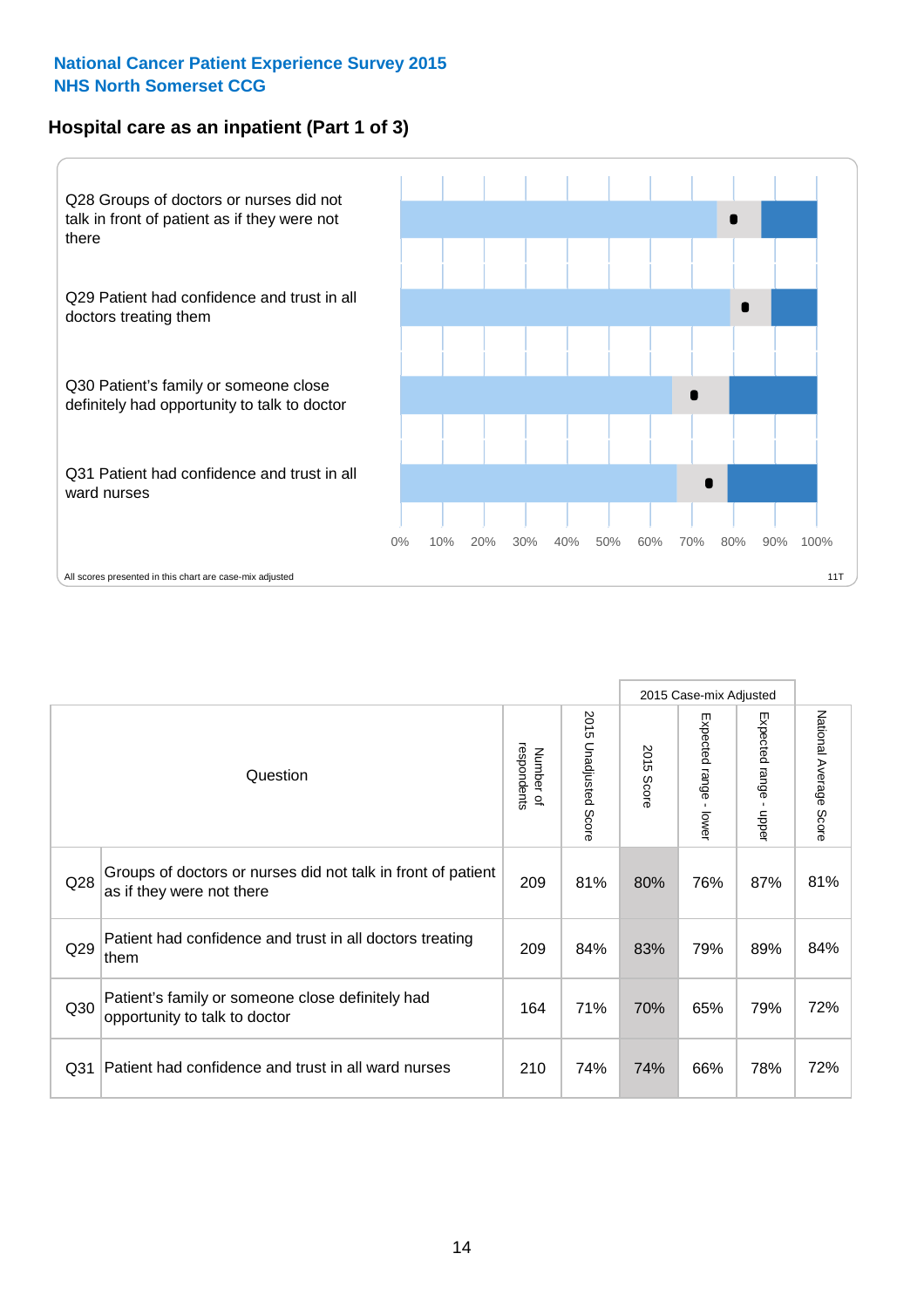#### **Hospital care as an inpatient (Part 2 of 3)**



|     |                                                                         |                          |                             |               | 2015 Case-mix Adjusted |                                           |                           |
|-----|-------------------------------------------------------------------------|--------------------------|-----------------------------|---------------|------------------------|-------------------------------------------|---------------------------|
|     | Question                                                                | respondents<br>Number of | 2015<br>Unadjusted<br>Score | 2015<br>Score | Expected range - lower | Expected range<br>$\blacksquare$<br>nbber | National Average<br>Score |
| Q32 | Always / nearly always enough nurses on duty                            | 206                      | 71%                         | 70%           | 60%                    | 73%                                       | 66%                       |
| Q33 | All staff asked patient what name they preferred to be<br>called by     | 207                      | 73%                         | 73%           | 57%                    | 76%                                       | 67%                       |
| Q34 | Always given enough privacy when discussing condition<br>or treatment   | 208                      | 88%                         | 88%           | 80%                    | 90%                                       | 85%                       |
| Q35 | Patient was able to discuss worries or fears with staff<br>during visit | 148                      | 54%                         | 53%           | 44%                    | 60%                                       | 52%                       |
|     |                                                                         |                          |                             |               |                        |                                           |                           |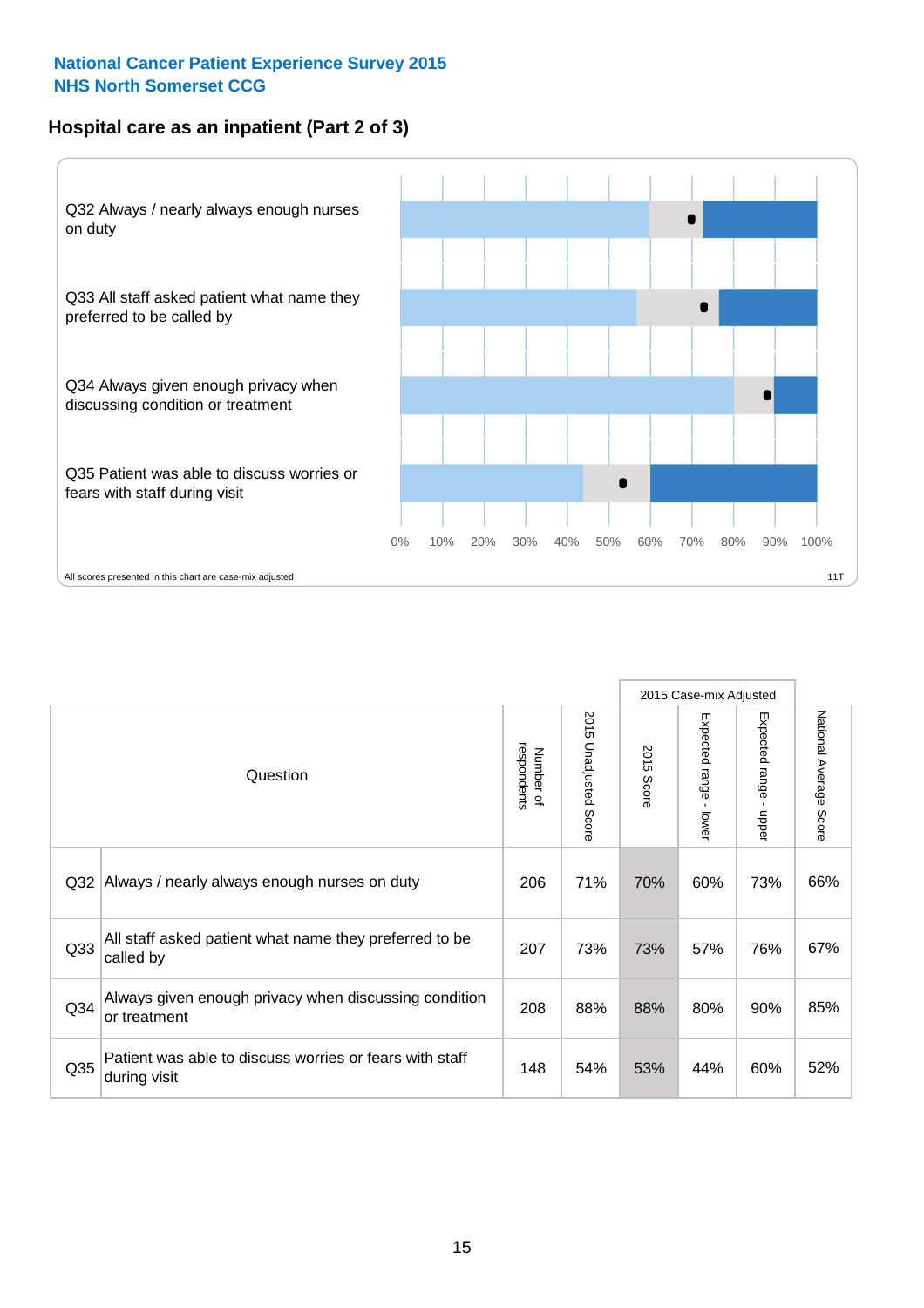#### **Hospital care as an inpatient (Part 3 of 3)**



2015 Case-mix Adjusted National Average Score 2015 Unadjusted Score Expected range - lower Expected range - upper 2015 Unadjusted Score Expected range - upper Expected range - lower Number of<br>respondents respondents 2015 Score 2015 Score Number of Question Q36 Rospital staff definitely did everything to help control pain | 181 | 88% | 87% | 78% | 89% | 84% Q37 Always treated with respect and dignity by staff  $\vert$  209 | 93% | 93% | 83% | 92% | 87% Given clear written information about what should / should Q38 not do post discharge and the state of the color of the contract of the color of the color of the color of the color of the color of the color of the color of the color of the color of the color of the color of the col Q39 Staff told patient who to contact if worried post discharge  $\vert$  200  $\vert$  96%  $\vert$  95%  $\vert$  90%  $\vert$  97%  $\vert$  94%

National Average Score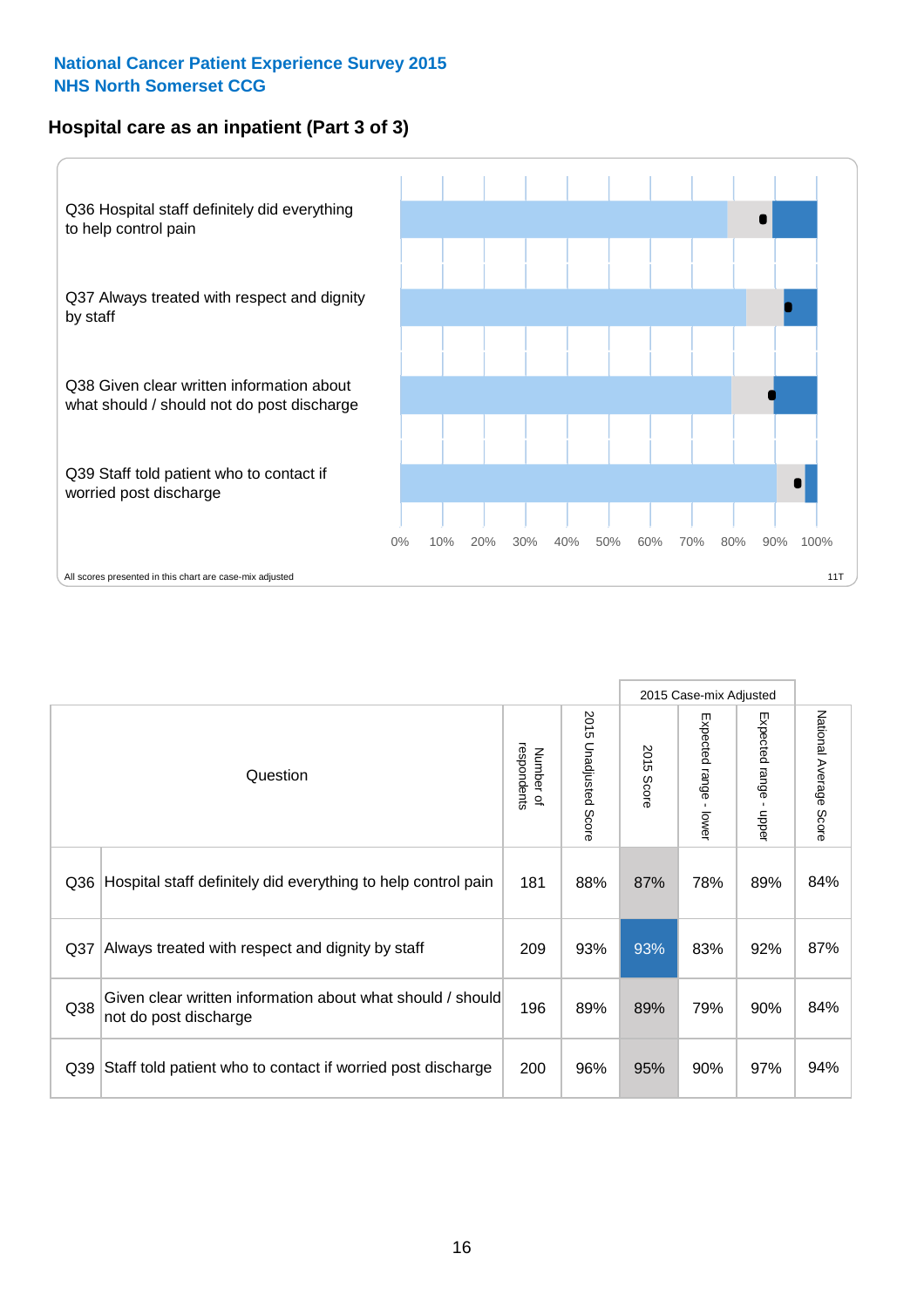#### **Hospital care as a day patient / outpatient (Part 1 of 2)**



|     |                                                                                    |                          |                          |               | 2015 Case-mix Adjusted                  |                                           |                        |
|-----|------------------------------------------------------------------------------------|--------------------------|--------------------------|---------------|-----------------------------------------|-------------------------------------------|------------------------|
|     | Question                                                                           | respondents<br>Number of | 2015<br>Unadjusted Score | 2015<br>Score | Expected range<br>$\mathbf{r}$<br>lower | Expected range<br>$\blacksquare$<br>nbber | National Average Score |
| Q41 | Patient was able to discuss worries or fears with staff<br>during visit            | 277                      | 75%                      | 75%           | 64%                                     | 76%                                       | 70%                    |
| Q42 | Doctor had the right notes and other documentation with<br>them                    | 344                      | 96%                      | 96%           | 93%                                     | 98%                                       | 96%                    |
| Q44 | Beforehand patient had all information needed about<br>radiotherapy treatment      | 85                       | 87%                      | 87%           | 79%                                     | 93%                                       | 86%                    |
| Q45 | Patient given understandable information about whether<br>radiotherapy was working | 70                       | 60%                      | 60%           | 48%                                     | 71%                                       | 60%                    |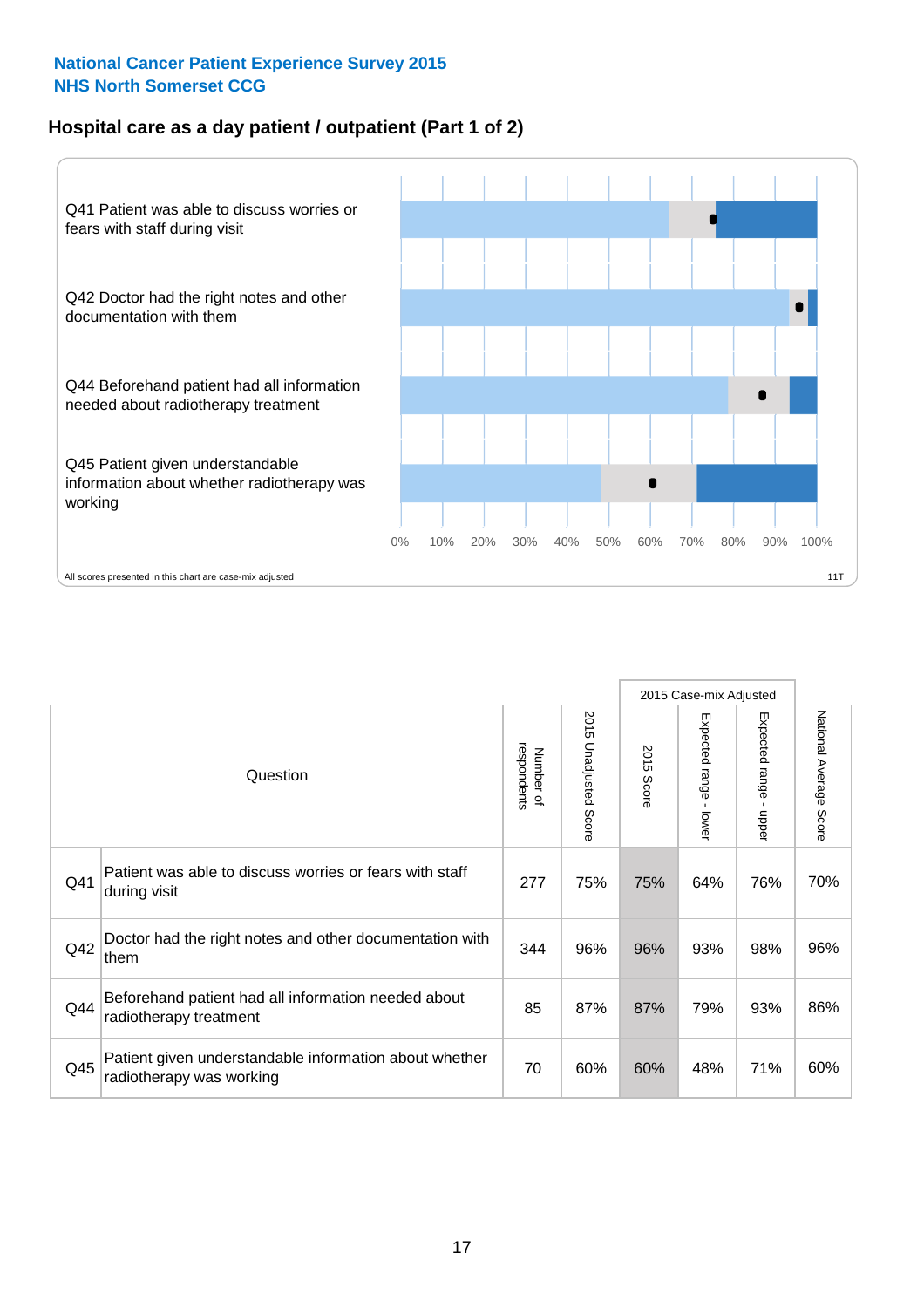#### **Hospital care as a day patient / outpatient (Part 2 of 2)**



|     |                                                                                    |                                       |                             |               |                             | 2015 Case-mix Adjusted  |                           |
|-----|------------------------------------------------------------------------------------|---------------------------------------|-----------------------------|---------------|-----------------------------|-------------------------|---------------------------|
|     | Question                                                                           | respondents<br>Number<br>$\mathbf{Q}$ | 2015<br>Unadjusted<br>Score | 2015<br>Score | Expected<br>Irange<br>lower | Expected range<br>doper | National Average<br>Score |
| Q47 | Beforehand patient had all information needed about<br>chemotherapy treatment      | 188                                   | 81%                         | 81%           | 79%                         | 89%                     | 84%                       |
| Q48 | Patient given understandable information about whether<br>chemotherapy was working | 165                                   | 64%                         | 63%           | 61%                         | 75%                     | 68%                       |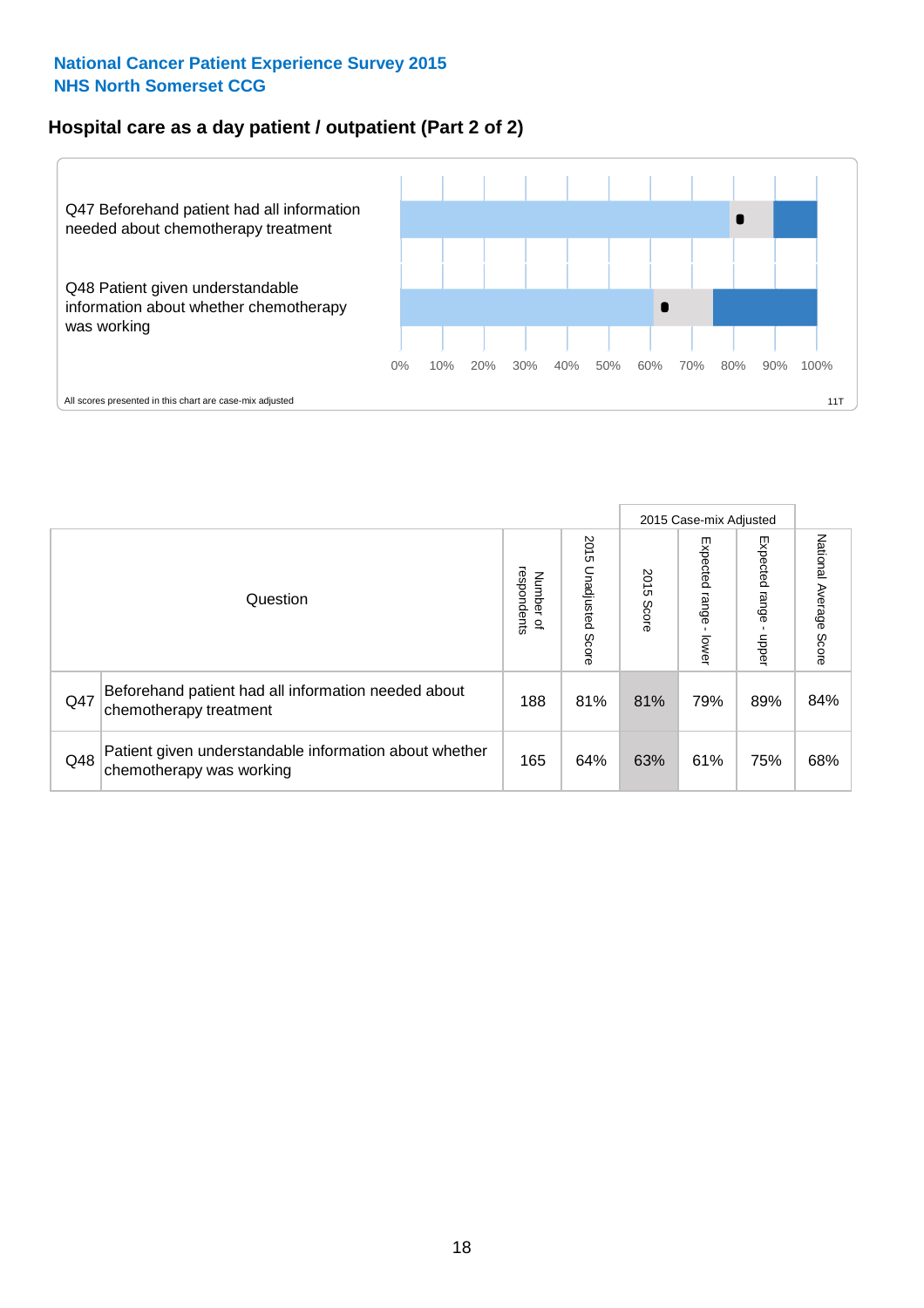#### **Home care and support**



All scores presented in this chart are case-mix adjusted

|                 |                                                                                                     |                          |                       |               | 2015 Case-mix Adjusted  |                         |                           |
|-----------------|-----------------------------------------------------------------------------------------------------|--------------------------|-----------------------|---------------|-------------------------|-------------------------|---------------------------|
|                 | Question                                                                                            | respondents<br>Number of | 2015 Unadjusted Score | 2015<br>Score | Expected range<br>lower | Expected range<br>nbber | National Average<br>Score |
| Q49             | Hospital staff gave family or someone close all the<br>information needed to help with care at home | 299                      | 61%                   | 61%           | 52%                     | 63%                     | 58%                       |
| Q50             | Patient definitely given enough support from health or<br>social services during treatment          | 146                      | 46%                   | 45%           | 45%                     | 63%                     | 54%                       |
| Q <sub>51</sub> | Patient definitely given enough support from health or<br>social services after treatment           | 96                       | 42%                   | 41%           | 35%                     | 55%                     | 45%                       |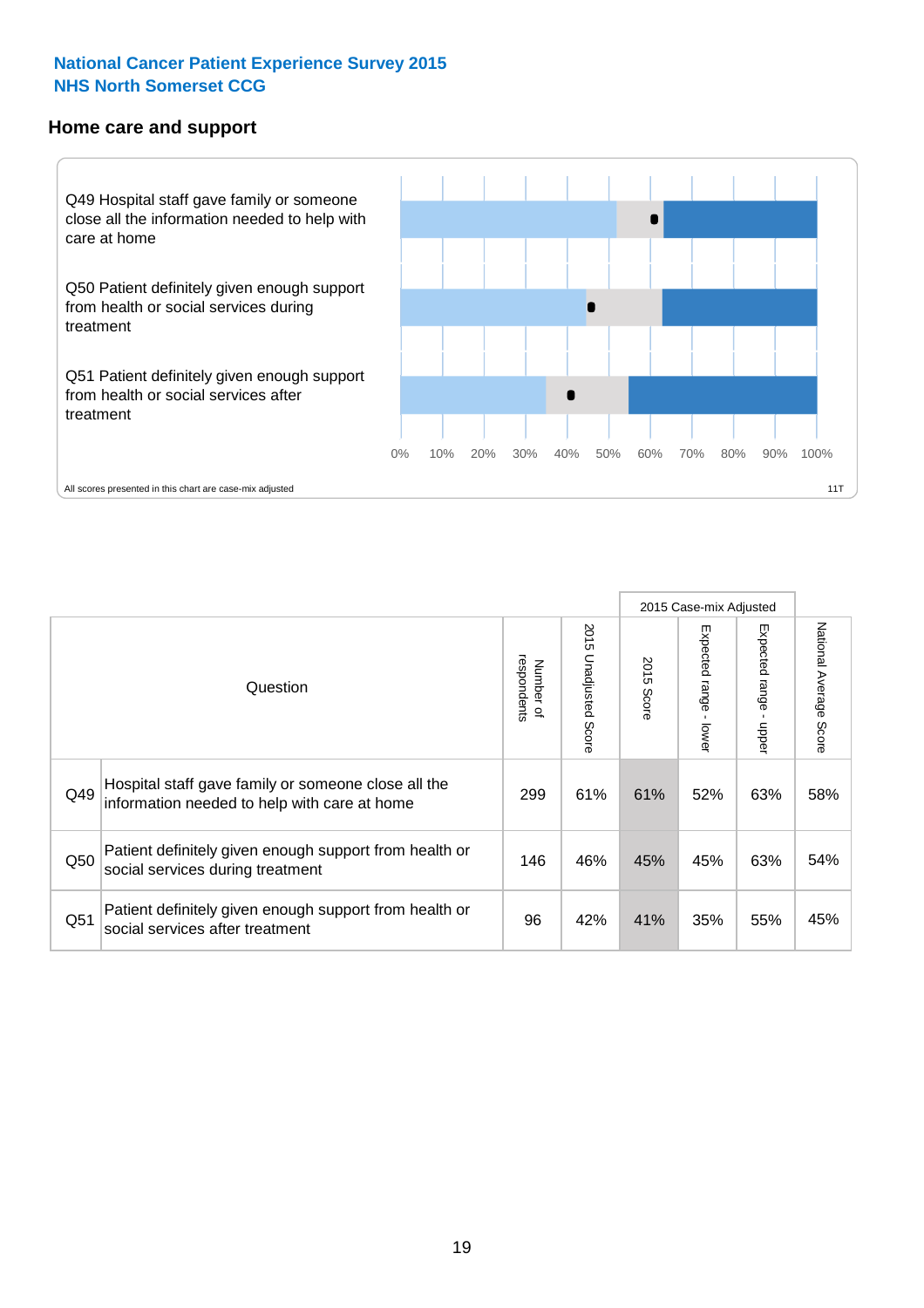#### **Care from your general practice**



|     |                                                                           |                                       |                             |               |                              | 2015 Case-mix Adjusted  |                           |
|-----|---------------------------------------------------------------------------|---------------------------------------|-----------------------------|---------------|------------------------------|-------------------------|---------------------------|
|     | Question                                                                  | respondents<br>Number<br>$\mathbf{Q}$ | 2015<br>Unadjusted<br>Score | 2015<br>Score | Expected<br>I range<br>lower | Expected range<br>doper | National Average<br>Score |
| Q52 | GP given enough information about patient's condition<br>and treatment    | 312                                   | 93%                         | 92%           | 93%                          | 98%                     | 95%                       |
| Q53 | Practice staff definitely did everything they could to<br>support patient | 265                                   | 64%                         | 63%           | 57%                          | 68%                     | 63%                       |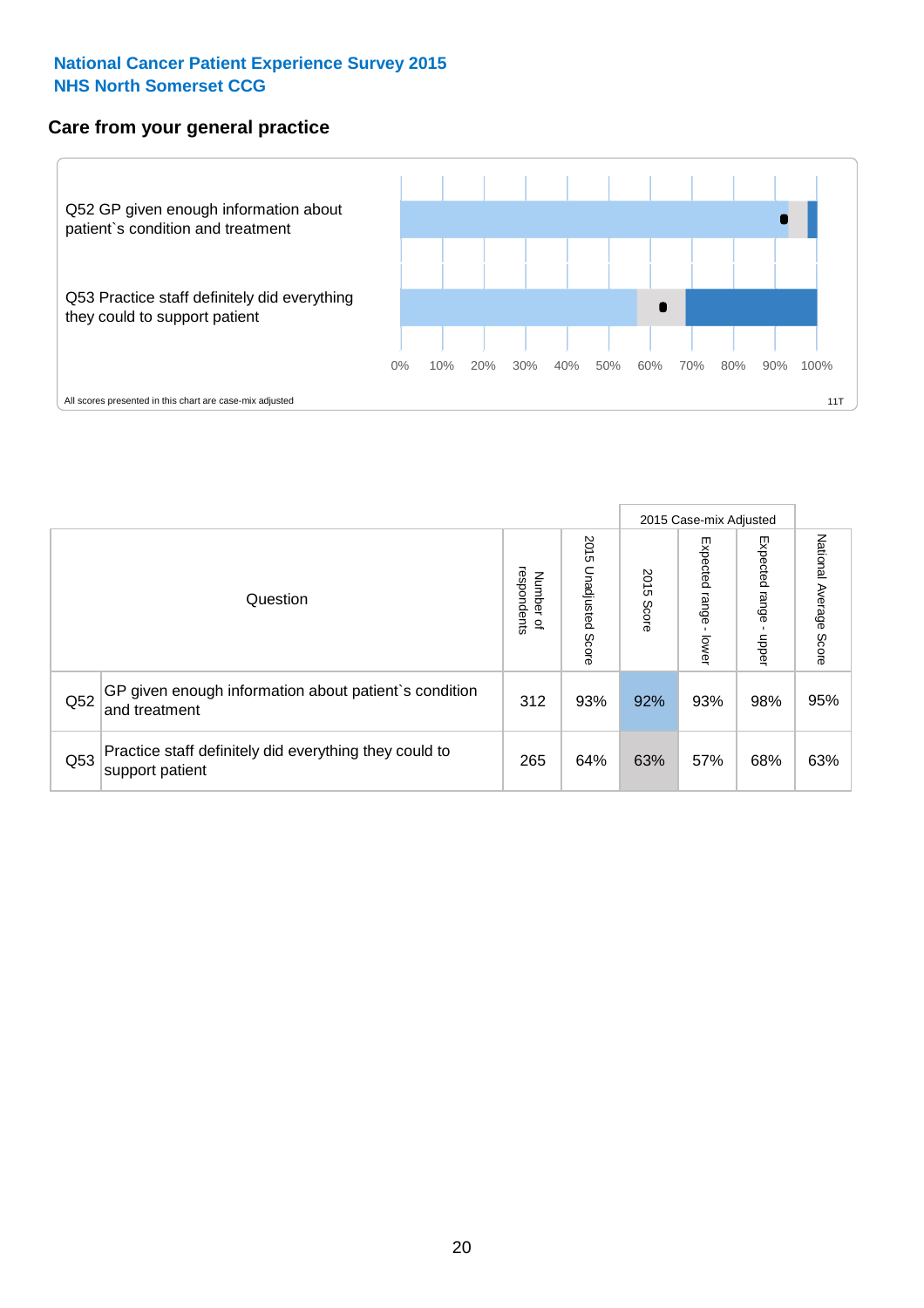#### **Your overall NHS care (Part 1 of 2)**



|     |                                                                    |                          |                                 |               | 2015 Case-mix Adjusted                    |                                           |                        |
|-----|--------------------------------------------------------------------|--------------------------|---------------------------------|---------------|-------------------------------------------|-------------------------------------------|------------------------|
|     | Question                                                           | respondents<br>Number of | 2015<br><b>Unadjusted Score</b> | 2015<br>Score | Expected range<br>$\blacksquare$<br>lower | Expected range<br>$\blacksquare$<br>nbber | National Average Score |
| Q54 | Hospital and community staff always worked well together           | 363                      | 60%                             | 59%           | 55%                                       | 66%                                       | 61%                    |
| Q55 | Patient given a care plan                                          | 297                      | 27%                             | 27%           | 27%                                       | 39%                                       | 33%                    |
| Q56 | Overall the administration of the care was very good /<br>good     | 377                      | 86%                             | 86%           | 86%                                       | 92%                                       | 89%                    |
| Q57 | Length of time for attending clinics and appointments was<br>right | 376                      | 69%                             | 68%           | 59%                                       | 73%                                       | 66%                    |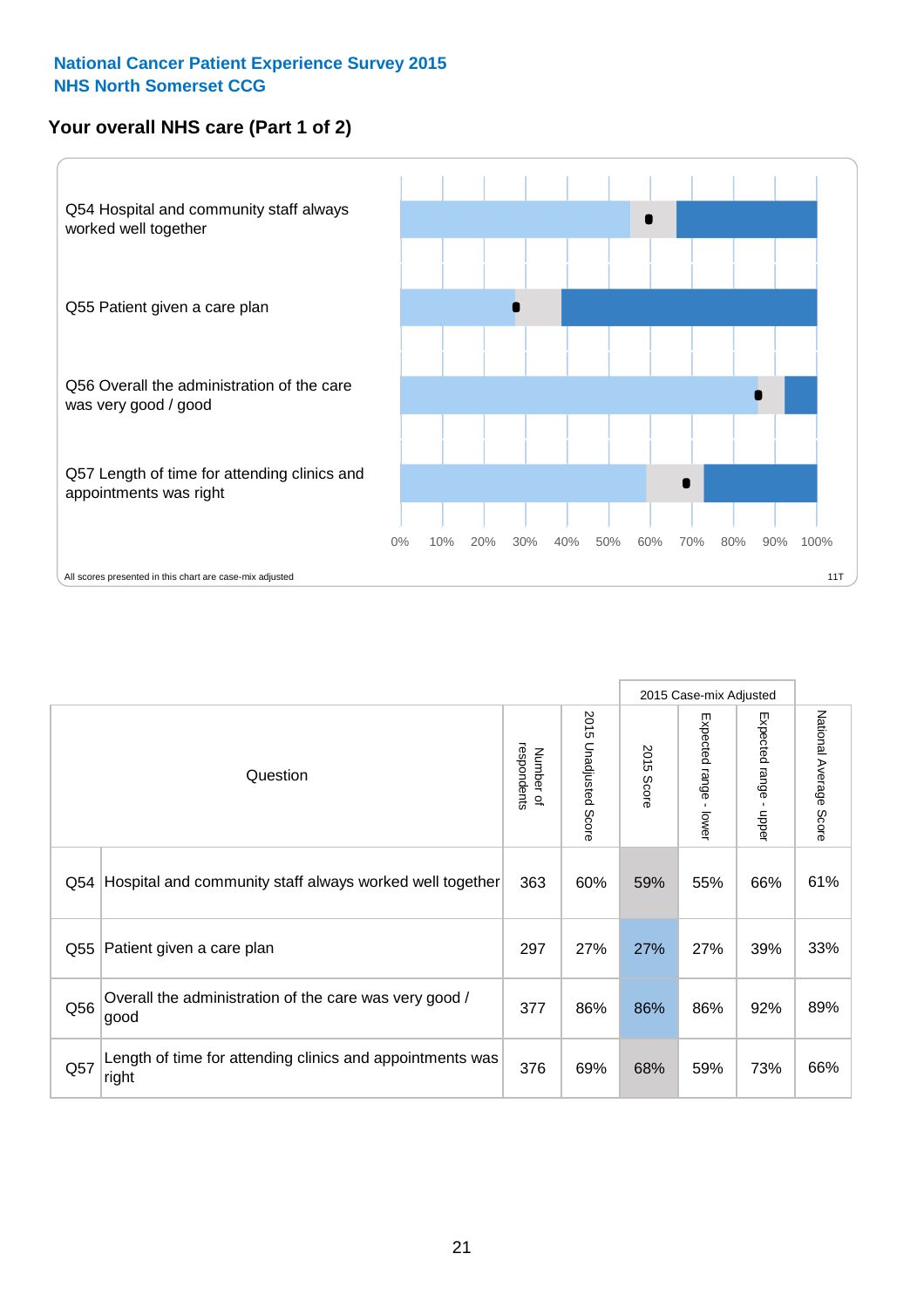#### **Your overall NHS care (Part 2 of 2)**



|     |                                                       |                                              |                             |               |                            | 2015 Case-mix Adjusted     |                           |
|-----|-------------------------------------------------------|----------------------------------------------|-----------------------------|---------------|----------------------------|----------------------------|---------------------------|
|     | Question                                              | respondents<br>Number<br>$\overline{\sigma}$ | 2015<br>Unadjusted<br>Score | 2015<br>Score | Expected<br>range<br>lower | Expected<br>range<br>doper | National<br>Average Score |
| Q58 | Taking part in cancer research discussed with patient | 361                                          | 29%                         | 29%           | 21%                        | 36%                        | 28%                       |



|     |                                                                        |                                   |                             |               |                                                           | 2015 Case-mix Adjusted                                |                              |
|-----|------------------------------------------------------------------------|-----------------------------------|-----------------------------|---------------|-----------------------------------------------------------|-------------------------------------------------------|------------------------------|
|     | Question                                                               | respondents<br>Number<br>$\Omega$ | 2015<br>Inadjusted<br>Score | 2015<br>Score | OWer<br>limit<br>range<br>$\overline{\sigma}$<br>expected | Upper<br>limit<br>range<br>$\overline{a}$<br>expected | National<br>Average<br>Score |
| Q59 | Patient's average rating of care scored from very poor to<br>very good | 372                               | 8.7                         | 8.7           | 8.6                                                       | 8.8                                                   | 8.7                          |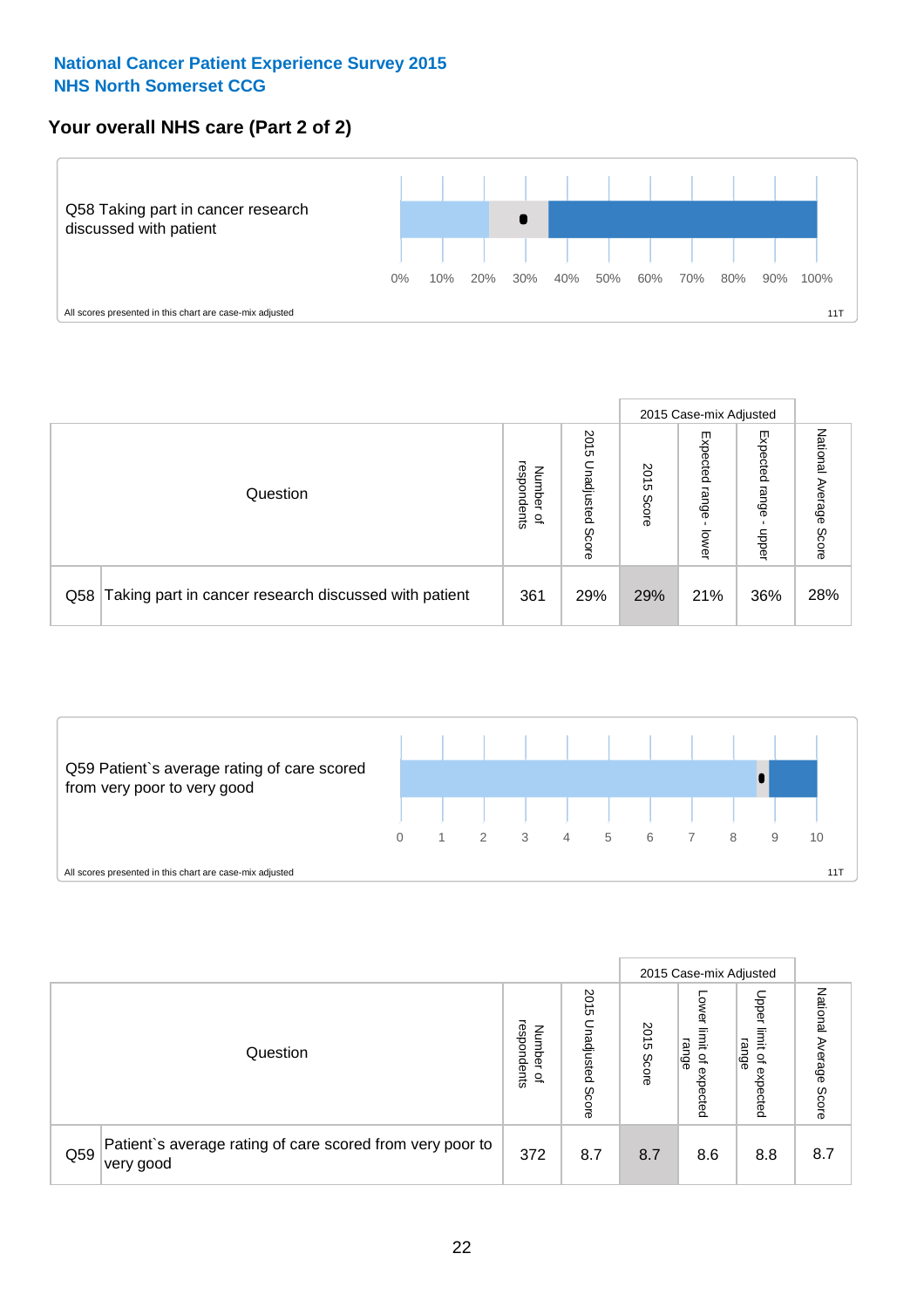### **Comparisons by tumour group for this CCG**

The following tables show the unadjusted CCG and the national percentage scores for each question broken down by tumour group. Where a cell in the table contains an asterisk this indicates that the number of patients in that group was below 21 and too small to display. Where a cell in the table contains "n.a." this indicates that there were no respondents for that tumour group.

### **Seeing your GP**

|                      | Q1. Saw GP once /<br>had to go to hospital | twice before being told | Q2. Patient thought<br>they were seen as<br>soon as necessary |                 |  |
|----------------------|--------------------------------------------|-------------------------|---------------------------------------------------------------|-----------------|--|
| <b>Cancer type</b>   | This CCG <sup>\$</sup>                     | <b>National</b>         | This CCG <sup>\$</sup>                                        | <b>National</b> |  |
| Brain / CNS          | n.a.                                       | 60%                     | n.a.                                                          | 77%             |  |
| <b>Breast</b>        | 96%                                        | 93%                     | 86%                                                           | 88%             |  |
| Colorectal / LGT     | 66%                                        | 72%                     | 80%                                                           | 80%             |  |
| Gynaecological       | $\star$                                    | 75%                     | $\star$                                                       | 78%             |  |
| Haematological       | 60%                                        | 64%                     | 78%                                                           | 80%             |  |
| <b>Head and Neck</b> | $\star$                                    | 77%                     | $\star$                                                       | 79%             |  |
| Lung                 | $\star$                                    | 69%                     | $\star$                                                       | 83%             |  |
| Prostate             | 81%                                        | 79%                     | 78%                                                           | 85%             |  |
| Sarcoma              | n.a.                                       | 64%                     | n.a.                                                          | 69%             |  |
| <b>Skin</b>          | $\star$                                    | 91%                     | $\star$                                                       | 87%             |  |
| <b>Upper Gastro</b>  | $\star$                                    | 70%                     | $\star$                                                       | 78%             |  |
| Urological           | 83%                                        | 81%                     | 91%                                                           | 84%             |  |
| Other                | 87%                                        | 70%                     | 80%                                                           | 78%             |  |
| <b>All Cancers</b>   | 79%                                        | 76%                     | 83%                                                           | 82%             |  |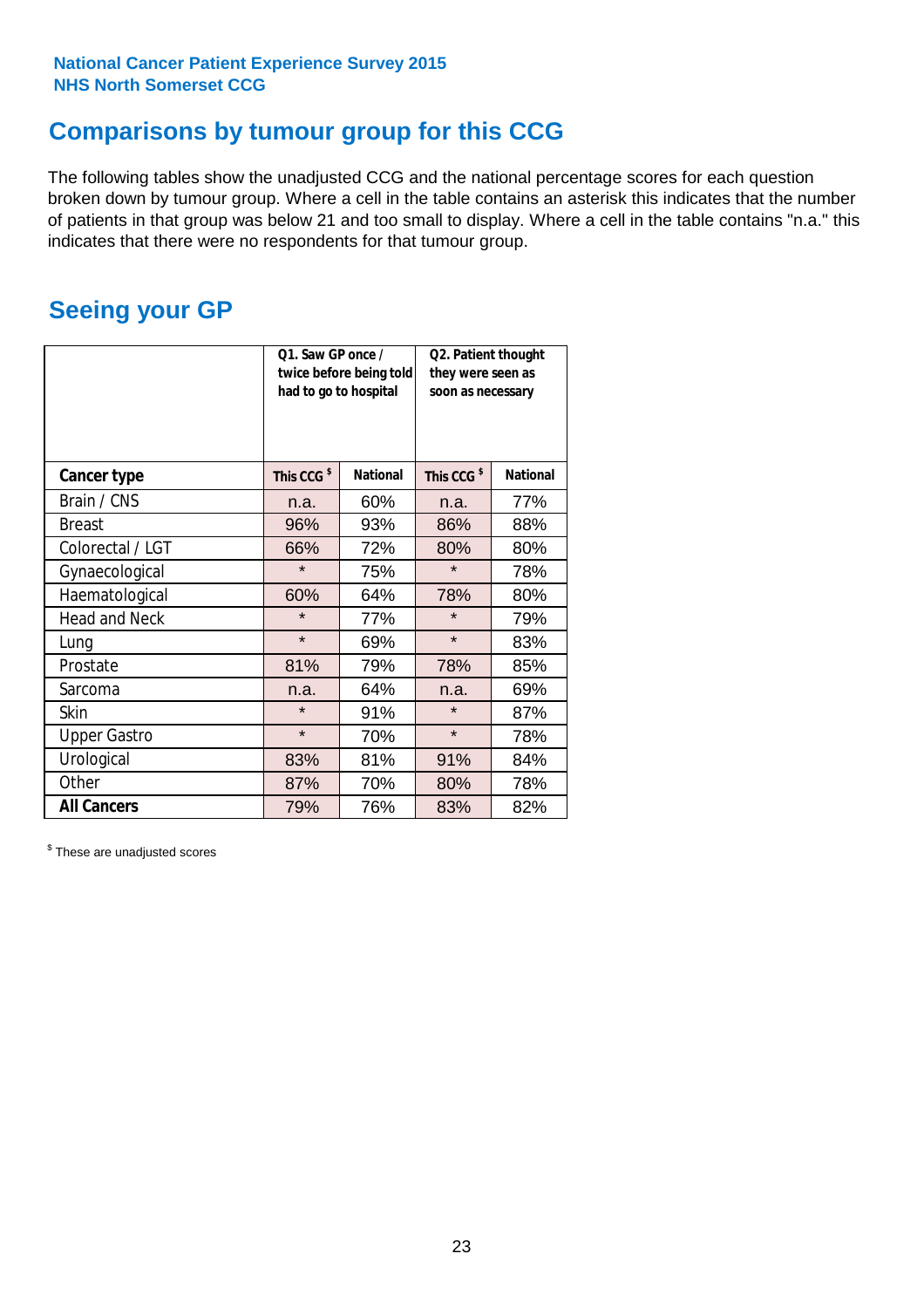# **Diagnostic tests**

|                      | be done was about<br>right | Q6. The length of time<br>waiting for the test to | Q7. Given complete<br>explanation of test<br>results in<br>understandable way |                 |  |  |
|----------------------|----------------------------|---------------------------------------------------|-------------------------------------------------------------------------------|-----------------|--|--|
| <b>Cancer type</b>   | This CCG <sup>\$</sup>     | <b>National</b>                                   | This CCG <sup>\$</sup>                                                        | <b>National</b> |  |  |
| Brain / CNS          | n.a.                       | 87%                                               | n.a.                                                                          | 69%             |  |  |
| <b>Breast</b>        | 86%                        | 90%                                               | 77%                                                                           | 82%             |  |  |
| Colorectal / LGT     | 79%                        | 86%                                               | 85%                                                                           | 81%             |  |  |
| Gynaecological       | $\star$                    | 84%                                               | $\star$                                                                       | 76%             |  |  |
| Haematological       | 83%                        | 87%                                               | 82%                                                                           | 76%             |  |  |
| <b>Head and Neck</b> | $\star$                    | 84%                                               | $\star$                                                                       | 77%             |  |  |
| Lung                 | $\star$                    | 87%                                               | $\star$                                                                       | 78%             |  |  |
| Prostate             | 77%                        | 85%                                               | 79%                                                                           | 79%             |  |  |
| Sarcoma              | n.a.                       | 81%                                               | n.a.                                                                          | 77%             |  |  |
| Skin                 | $\star$                    | 89%                                               | $\star$                                                                       | 85%             |  |  |
| <b>Upper Gastro</b>  | $\star$                    | 83%                                               | $\star$                                                                       | 77%             |  |  |
| Urological           | 93%                        | 85%                                               | 73%                                                                           | 78%             |  |  |
| Other                | 86%                        | 85%                                               | 77%                                                                           | 76%             |  |  |
| <b>All Cancers</b>   | 85%                        | 87%                                               | 80%                                                                           | 79%             |  |  |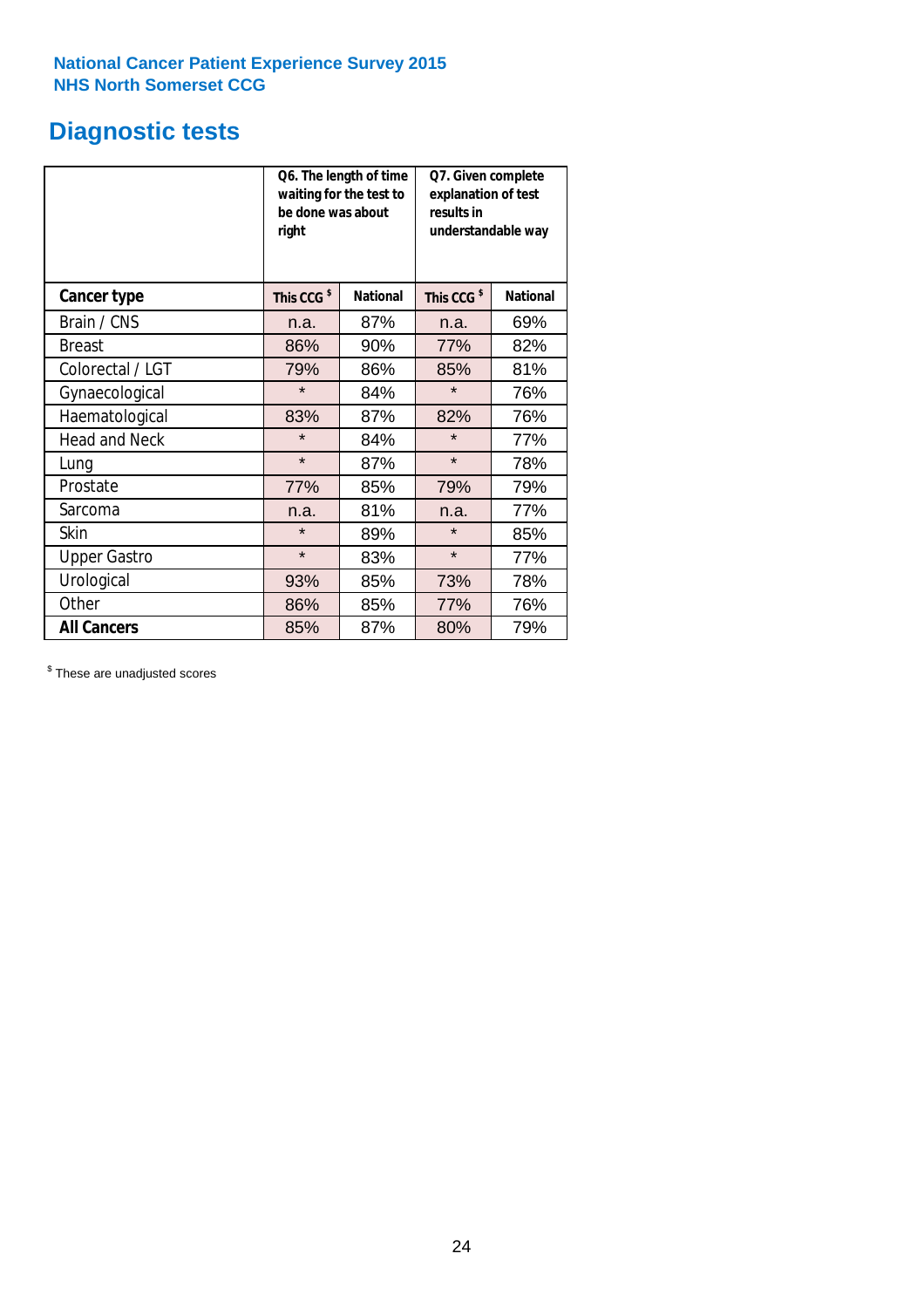### **Finding out what was wrong with you**

|                      | Q8. Patient told they<br>could bring a family<br>member or friend<br>when first told they<br>had cancer |                 | Q9. Patient felt they<br>were told sensitively<br>that they had cancer |                 | Q10. Patient<br>completely understood<br>the explanation of<br>what was wrong |                 | Q11. Patient given<br>easy to understand<br>written information<br>about the type of<br>cancer they had |                 |
|----------------------|---------------------------------------------------------------------------------------------------------|-----------------|------------------------------------------------------------------------|-----------------|-------------------------------------------------------------------------------|-----------------|---------------------------------------------------------------------------------------------------------|-----------------|
| Cancer type          | This CCG <sup>\$</sup>                                                                                  | <b>National</b> | This CCG <sup>\$</sup>                                                 | <b>National</b> | This CCG <sup>\$</sup>                                                        | <b>National</b> | This CCG <sup>\$</sup>                                                                                  | <b>National</b> |
| Brain / CNS          | n.a.                                                                                                    | 85%             | n.a.                                                                   | 79%             | n.a.                                                                          | 60%             | n.a.                                                                                                    | 62%             |
| <b>Breast</b>        | 83%                                                                                                     | 83%             | 93%                                                                    | 88%             | 80%                                                                           | 78%             | 74%                                                                                                     | 76%             |
| Colorectal / LGT     | 89%                                                                                                     | 83%             | 83%                                                                    | 85%             | 86%                                                                           | 79%             | 72%                                                                                                     | 71%             |
| Gynaecological       | $\star$                                                                                                 | 75%             | $\star$                                                                | 83%             | $\star$                                                                       | 73%             | $\star$                                                                                                 | 69%             |
| Haematological       | 72%                                                                                                     | 75%             | 78%                                                                    | 83%             | 54%                                                                           | 60%             | 77%                                                                                                     | 74%             |
| <b>Head and Neck</b> | $\star$                                                                                                 | 73%             | $\star$                                                                | 85%             | $\star$                                                                       | 75%             | $\star$                                                                                                 | 61%             |
| Lung                 | $\star$                                                                                                 | 80%             | $\star$                                                                | 83%             | $\star$                                                                       | 75%             | $\star$                                                                                                 | 66%             |
| Prostate             | 85%                                                                                                     | 80%             | 76%                                                                    | 84%             | 84%                                                                           | 78%             | 81%                                                                                                     | 80%             |
| Sarcoma              | n.a.                                                                                                    | 77%             | n.a.                                                                   | 82%             | n.a.                                                                          | 63%             | n.a.                                                                                                    | 61%             |
| Skin                 | $\star$                                                                                                 | 71%             | $\star$                                                                | 90%             | $\star$                                                                       | 83%             | $\star$                                                                                                 | 84%             |
| <b>Upper Gastro</b>  | $\star$                                                                                                 | 79%             | $\star$                                                                | 79%             | $\star$                                                                       | 72%             | $\star$                                                                                                 | 64%             |
| Urological           | 88%                                                                                                     | 74%             | 88%                                                                    | 82%             | 82%                                                                           | 76%             | 86%                                                                                                     | 71%             |
| Other                | 70%                                                                                                     | 77%             | 83%                                                                    | 82%             | 71%                                                                           | 72%             | 52%                                                                                                     | 61%             |
| <b>All Cancers</b>   | 80%                                                                                                     | 79%             | 84%                                                                    | 84%             | 74%                                                                           | 73%             | 75%                                                                                                     | 72%             |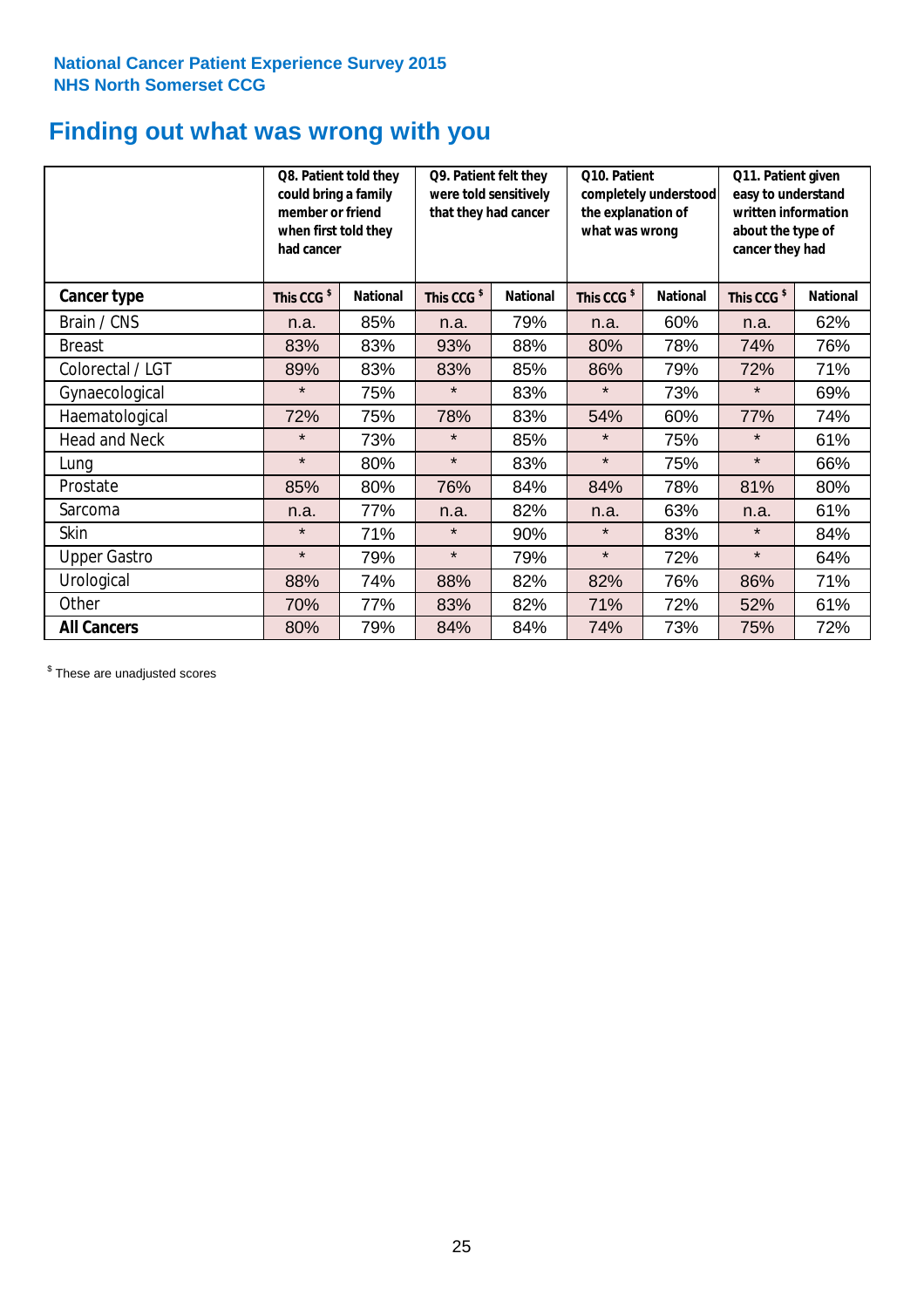# **Deciding the best treatment for you**

|                      | <b>O12. Patient felt that</b><br>treatment options<br>were completely<br>explained |                 | 013. Possible side<br>understandable way | effects explained in an | Q14. Patient given<br>practical advice and<br>support in dealing with<br>side effects of<br>treatment |                 |  |
|----------------------|------------------------------------------------------------------------------------|-----------------|------------------------------------------|-------------------------|-------------------------------------------------------------------------------------------------------|-----------------|--|
| <b>Cancer type</b>   | This CCG <sup>\$</sup>                                                             | <b>National</b> | This CCG <sup>\$</sup>                   | <b>National</b>         | This CCG <sup>\$</sup>                                                                                | <b>National</b> |  |
| Brain / CNS          | n.a.                                                                               | 80%             | n.a.                                     | 71%                     | n.a.                                                                                                  | 62%             |  |
| <b>Breast</b>        | 86%                                                                                | 84%             | 82%                                      | 76%                     | 74%                                                                                                   | 69%             |  |
| Colorectal / LGT     | 85%                                                                                | 85%             | 78%                                      | 75%                     | 68%                                                                                                   | 68%             |  |
| Gynaecological       | $\star$                                                                            | 84%             | $\star$                                  | 76%                     | $\star$                                                                                               | 68%             |  |
| Haematological       | 84%                                                                                | 81%             | 59%                                      | 69%                     | 59%                                                                                                   | 65%             |  |
| <b>Head and Neck</b> | $\star$                                                                            | 85%             | $\star$                                  | 72%                     | $\star$                                                                                               | 67%             |  |
| Lung                 | $\star$                                                                            | 84%             | $\star$                                  | 74%                     | $\star$                                                                                               | 69%             |  |
| Prostate             | 84%                                                                                | 80%             | 78%                                      | 71%                     | 66%                                                                                                   | 61%             |  |
| Sarcoma              | n.a.                                                                               | 82%             | n.a.                                     | 75%                     | n.a.                                                                                                  | 66%             |  |
| Skin                 | $\star$                                                                            | 88%             | $\star$                                  | 75%                     | $\star$                                                                                               | 74%             |  |
| <b>Upper Gastro</b>  | $\star$                                                                            | 83%             | $\star$                                  | 72%                     | $\star$                                                                                               | 66%             |  |
| Urological           | 79%                                                                                | 80%             | 65%                                      | 69%                     | 50%                                                                                                   | 61%             |  |
| Other                | 75%                                                                                | 80%             | 76%                                      | 72%                     | 53%                                                                                                   | 64%             |  |
| <b>All Cancers</b>   | 84%                                                                                | 83%             | 74%                                      | 73%                     | 65%                                                                                                   | 66%             |  |

|                      | in the future          | Q15. Patient definitely<br>told about side effects<br>that could affect them | Q16. Patient definitely<br>involved in decisions<br>about care and<br>treatment |                 |  |
|----------------------|------------------------|------------------------------------------------------------------------------|---------------------------------------------------------------------------------|-----------------|--|
| <b>Cancer type</b>   | This CCG <sup>\$</sup> | <b>National</b>                                                              | This CCG <sup>\$</sup>                                                          | <b>National</b> |  |
| Brain / CNS          | n.a.                   | 56%                                                                          | n.a.                                                                            | 74%             |  |
| <b>Breast</b>        | 52%                    | 55%                                                                          | 81%                                                                             | 79%             |  |
| Colorectal / LGT     | 51%                    | 56%                                                                          | 82%                                                                             | 79%             |  |
| Gynaecological       | $\star$                | 54%                                                                          | $\star$                                                                         | 76%             |  |
| Haematological       | 50%<br>38%             |                                                                              | 68%                                                                             | 77%             |  |
| <b>Head and Neck</b> | $\star$                | 58%                                                                          | $\star$                                                                         | 76%             |  |
| Lung                 | $\star$                | 54%                                                                          | $\star$                                                                         | 78%             |  |
| Prostate             | 69%                    | 63%                                                                          | 88%                                                                             | 79%             |  |
| Sarcoma              | n.a.                   | 54%                                                                          | n.a.                                                                            | 77%             |  |
| Skin                 | $\star$                | 66%                                                                          | $\star$                                                                         | 86%             |  |
| <b>Upper Gastro</b>  | $\star$                | 53%                                                                          | $\star$                                                                         | 77%             |  |
| Urological           | 43%                    | 52%                                                                          | 71%                                                                             | 75%             |  |
| Other                | 39%                    | 51%                                                                          | 63%                                                                             | 75%             |  |
| <b>All Cancers</b>   | 50%                    | 54%                                                                          | 76%                                                                             | 78%             |  |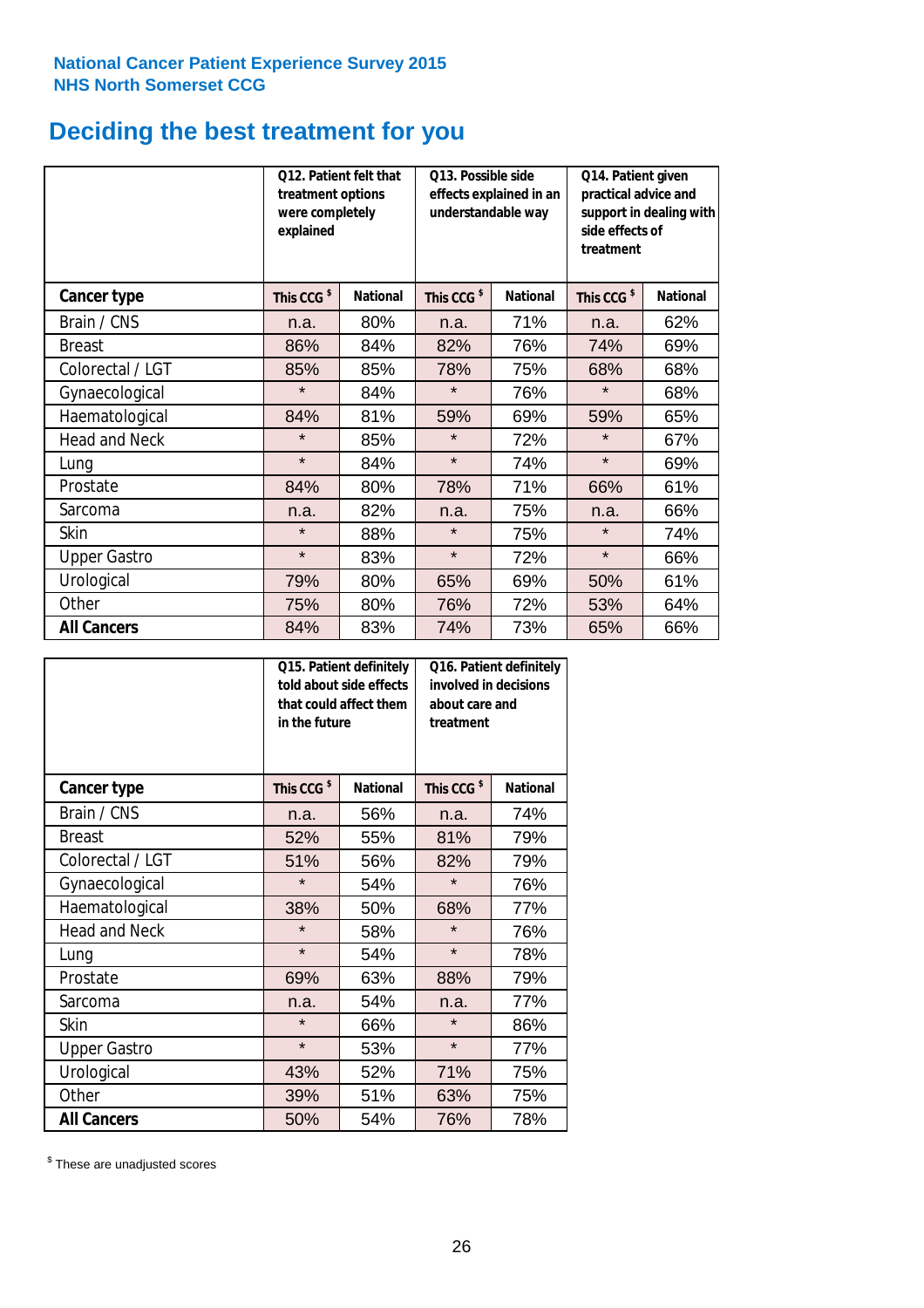# **Clinical Nurse Specialist**

|                      | would support them<br>through their<br>treatment | Q17. Patient given the<br>name of the CNS who | Q18. Patient found it<br>easy to contact their<br><b>CNS</b> |                 | <b>Q19. Get</b><br>understandable<br>answers to important<br>questions all or most<br>of the time |                 |  |
|----------------------|--------------------------------------------------|-----------------------------------------------|--------------------------------------------------------------|-----------------|---------------------------------------------------------------------------------------------------|-----------------|--|
| <b>Cancer type</b>   | This CCG <sup>\$</sup>                           | <b>National</b>                               | This CCG <sup>\$</sup>                                       | <b>National</b> | This CCG <sup>\$</sup>                                                                            | <b>National</b> |  |
| Brain / CNS          | n.a.                                             | 95%                                           | n.a.                                                         | 84%             | n.a.                                                                                              | 85%             |  |
| <b>Breast</b>        | 93%                                              | 94%                                           | 91%                                                          | 85%             | 97%                                                                                               | 88%             |  |
| Colorectal / LGT     | 93%                                              | 91%                                           | 79%                                                          | 88%             | 86%                                                                                               | 90%             |  |
| Gynaecological       | $\star$                                          | 93%                                           | $\star$                                                      | 86%             | $\star$                                                                                           | 87%             |  |
| Haematological       | 87%                                              | 89%                                           | 93%                                                          | 89%             | 87%                                                                                               | 90%             |  |
| <b>Head and Neck</b> | $\star$                                          | 88%                                           | $\star$                                                      | 86%             | $\star$                                                                                           | 88%             |  |
| Lung                 | $\star$                                          | 93%                                           | $\star$                                                      | 89%             | $\star$                                                                                           | 89%             |  |
| Prostate             | 94%                                              | 89%                                           | 76%                                                          | 83%             | 95%                                                                                               | 88%             |  |
| Sarcoma              | n.a.                                             | 87%                                           | n.a.                                                         | 86%             | n.a.                                                                                              | 88%             |  |
| Skin                 | $\star$                                          | 88%                                           | $\star$                                                      | 90%             | $\star$                                                                                           | 92%             |  |
| <b>Upper Gastro</b>  | $\star$                                          | 92%                                           | $\star$                                                      | 87%             | $\star$                                                                                           | 88%             |  |
| Urological           | 77%                                              | 80%                                           | 83%                                                          | 85%             | 86%                                                                                               | 88%             |  |
| Other                | 79%                                              | 86%                                           | 96%                                                          | 86%             | 92%                                                                                               | 87%             |  |
| <b>All Cancers</b>   | 90%                                              | 90%                                           | 87%                                                          | 87%             | 91%                                                                                               | 88%             |  |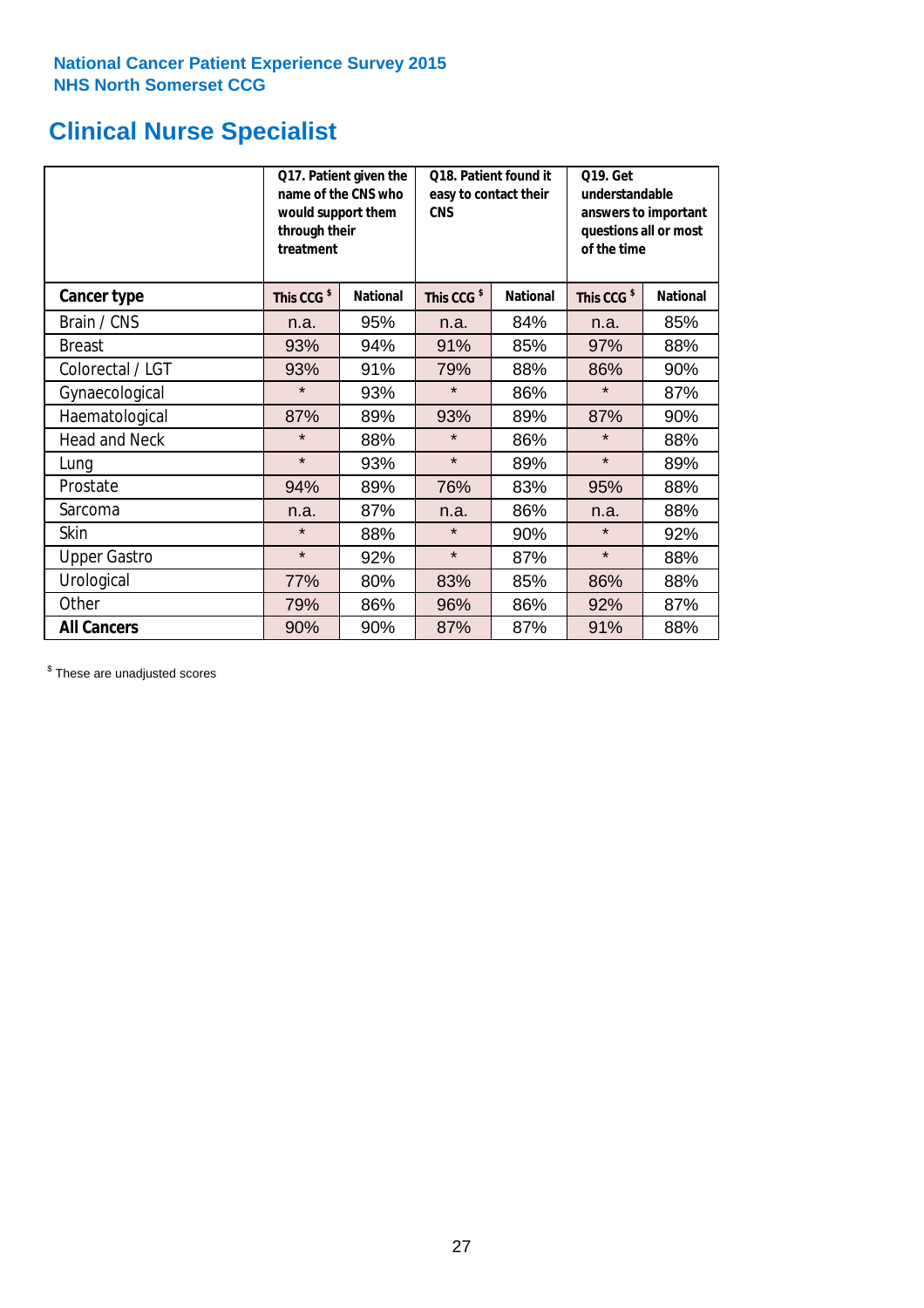# **Support for people with cancer**

|                      |                        | Q20. Hospital staff<br>Q21. Hospital staff<br>gave information<br>gave information<br>about support groups<br>about impact cancer<br>could have on day to<br>day activities |                        |                 | Q22. Hospital staff<br>gave information on<br>getting financial help |                 | Q23. Hospital staff told<br>patient they could get<br>free prescriptions |                 |
|----------------------|------------------------|-----------------------------------------------------------------------------------------------------------------------------------------------------------------------------|------------------------|-----------------|----------------------------------------------------------------------|-----------------|--------------------------------------------------------------------------|-----------------|
| <b>Cancer type</b>   | This CCG <sup>\$</sup> | <b>National</b>                                                                                                                                                             | This CCG <sup>\$</sup> | <b>National</b> | This CCG <sup>\$</sup>                                               | <b>National</b> | This CCG <sup>\$</sup>                                                   | <b>National</b> |
| Brain / CNS          | n.a.                   | 85%                                                                                                                                                                         | n.a.                   | 80%             | n.a.                                                                 | 72%             | n.a.                                                                     | 79%             |
| <b>Breast</b>        | 97%                    | 88%                                                                                                                                                                         | 91%                    | 85%             | 81%                                                                  | 60%             | 80%                                                                      | 80%             |
| Colorectal / LGT     | 86%                    | 82%                                                                                                                                                                         | 83%                    | 82%             | $\star$                                                              | 52%             | $\star$                                                                  | 83%             |
| Gynaecological       | $\star$                | 83%                                                                                                                                                                         | $\star$                | 81%             | $\star$                                                              | 58%             | $\star$                                                                  | 76%             |
| Haematological       | 80%                    | 82%                                                                                                                                                                         | 85%                    | 82%             | 63%                                                                  | 56%             | 93%                                                                      | 86%             |
| <b>Head and Neck</b> | $\star$                | 83%                                                                                                                                                                         | $\star$                | 80%             | $^\star$                                                             | 55%             | $\star$                                                                  | 80%             |
| Lung                 | $\star$                | 82%                                                                                                                                                                         | $\star$                | 80%             | $\star$                                                              | 68%             | $\star$                                                                  | 85%             |
| Prostate             | 88%                    | 85%                                                                                                                                                                         | 80%                    | 81%             | $\star$                                                              | 41%             | $\star$                                                                  | 76%             |
| Sarcoma              | n.a.                   | 82%                                                                                                                                                                         | n.a.                   | 80%             | n.a.                                                                 | 57%             | n.a.                                                                     | 75%             |
| Skin                 | $\star$                | 85%                                                                                                                                                                         | $\star$                | 85%             | $\star$                                                              | 51%             | $\star$                                                                  | 65%             |
| <b>Upper Gastro</b>  | $\star$                | 82%                                                                                                                                                                         | $\star$                | 78%             | $\star$                                                              | 57%             | $\star$                                                                  | 83%             |
| Urological           | $\star$                | 71%                                                                                                                                                                         | $\star$                | 70%             | $\star$                                                              | 33%             | $\star$                                                                  | 69%             |
| Other                | 70%                    | 80%                                                                                                                                                                         | 61%                    | 77%             | 67%                                                                  | 53%             | $\star$                                                                  | 79%             |
| <b>All Cancers</b>   | 85%                    | 83%                                                                                                                                                                         | 83%                    | 81%             | 66%                                                                  | 55%             | 83%                                                                      | 80%             |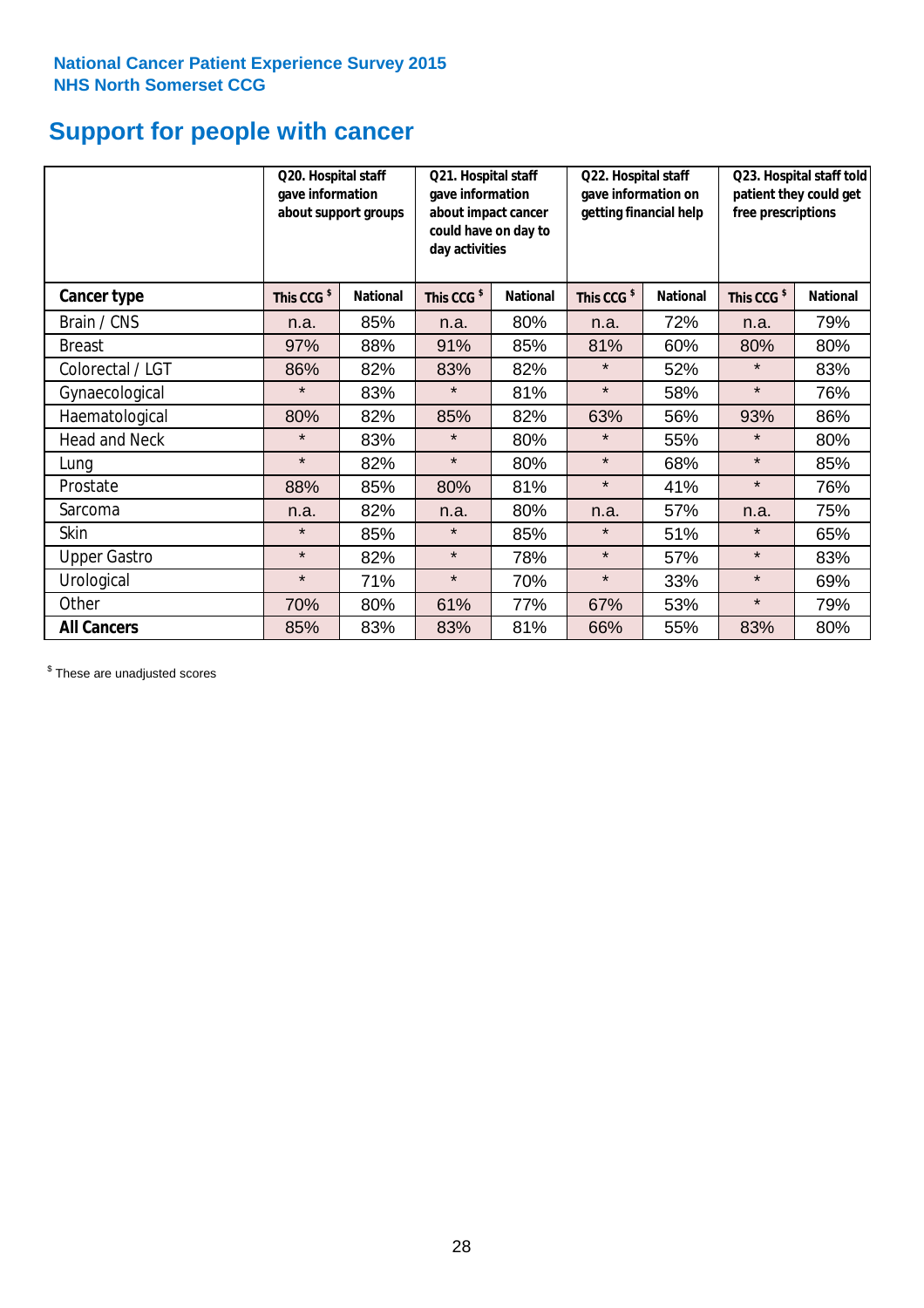### **Operations**

|                      | Q26. Staff explained<br>how operation had<br>gone in<br>understandable way |                 |  |  |
|----------------------|----------------------------------------------------------------------------|-----------------|--|--|
| <b>Cancer type</b>   | This CCG <sup>\$</sup>                                                     | <b>National</b> |  |  |
| Brain / CNS          | n.a.                                                                       | 75%             |  |  |
| <b>Breast</b>        | 77%                                                                        | 77%             |  |  |
| Colorectal / LGT     | 91%                                                                        | 81%             |  |  |
| Gynaecological       | $\star$                                                                    | 79%             |  |  |
| Haematological       | $\star$                                                                    | 75%             |  |  |
| <b>Head and Neck</b> | $\star$                                                                    | 77%             |  |  |
| Lung                 | $\star$                                                                    | 76%             |  |  |
| Prostate             | 70%                                                                        | 76%             |  |  |
| Sarcoma              | n.a.                                                                       | 80%             |  |  |
| Skin                 | $\star$                                                                    | 84%             |  |  |
| <b>Upper Gastro</b>  | $\star$                                                                    | 81%             |  |  |
| Urological           | 81%                                                                        | 74%             |  |  |
| Other                | $\star$                                                                    | 78%             |  |  |
| <b>All Cancers</b>   | 80%                                                                        | 78%             |  |  |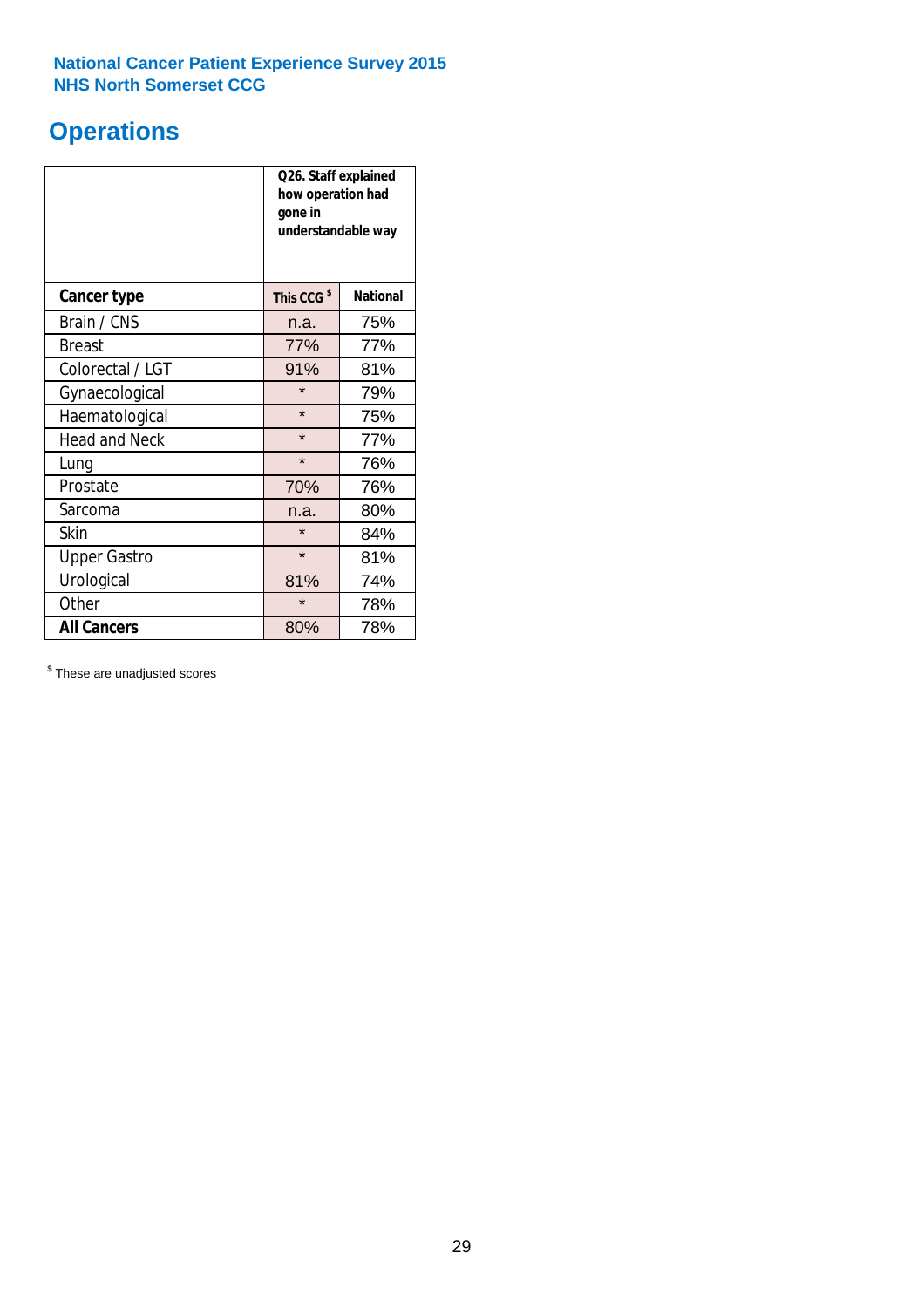# **Hospital care as an inpatient (Part 1 of 2)**

|                      | or nurses did not talk<br>they were not there | Q28. Groups of doctors<br>in front of patient as if | Q29. Patient had<br>confidence and trust in<br>all doctors treating<br>them |                 | Q30. Patient's family<br>or someone close<br>definitely had<br>opportunity to talk to<br>doctor |                 | Q31. Patient had<br>confidence and trust in I<br>all ward nurses |                 |
|----------------------|-----------------------------------------------|-----------------------------------------------------|-----------------------------------------------------------------------------|-----------------|-------------------------------------------------------------------------------------------------|-----------------|------------------------------------------------------------------|-----------------|
| Cancer type          | This CCG <sup>\$</sup>                        | <b>National</b>                                     | This CCG <sup>\$</sup>                                                      | <b>National</b> | This CCG <sup>\$</sup>                                                                          | <b>National</b> | This CCG <sup>\$</sup>                                           | <b>National</b> |
| Brain / CNS          | n.a.                                          | 68%                                                 | n.a.                                                                        | 78%             | n.a.                                                                                            | 65%             | n.a.                                                             | 67%             |
| <b>Breast</b>        | 90%                                           | 89%                                                 | 77%                                                                         | 86%             | 62%                                                                                             | 73%             | 71%                                                              | 74%             |
| Colorectal / LGT     | 75%                                           | 75%                                                 | 81%                                                                         | 85%             | 69%                                                                                             | 72%             | 75%                                                              | 68%             |
| Gynaecological       | $\star$                                       | 84%                                                 | $\star$                                                                     | 86%             | $\star$                                                                                         | 71%             | $\star$                                                          | 69%             |
| Haematological       | 83%                                           | 80%                                                 | 77%                                                                         | 81%             | $\star$                                                                                         | 75%             | 70%                                                              | 73%             |
| <b>Head and Neck</b> | $\star$                                       | 79%                                                 | $\star$                                                                     | 85%             | $\star$                                                                                         | 73%             | $\star$                                                          | 72%             |
| Lung                 | $\star$                                       | 75%                                                 | $\star$                                                                     | 82%             | $\star$                                                                                         | 71%             | $\star$                                                          | 73%             |
| Prostate             | 84%                                           | 84%                                                 | 92%                                                                         | 87%             | $\star$                                                                                         | 72%             | 72%                                                              | 75%             |
| Sarcoma              | n.a.                                          | 82%                                                 | n.a.                                                                        | 85%             | n.a.                                                                                            | 75%             | n.a.                                                             | 70%             |
| Skin                 | $\star$                                       | 85%                                                 | $\star$                                                                     | 90%             | $\star$                                                                                         | 79%             | $\star$                                                          | 84%             |
| <b>Upper Gastro</b>  | $\star$                                       | 75%                                                 | $\star$                                                                     | 83%             | $\star$                                                                                         | 72%             | $\star$                                                          | 70%             |
| Urological           | 91%                                           | 80%                                                 | 96%                                                                         | 84%             | $\star$                                                                                         | 67%             | 83%                                                              | 75%             |
| Other                | $\star$                                       | 79%                                                 | $\star$                                                                     | 79%             | $\star$                                                                                         | 70%             | $\star$                                                          | 69%             |
| <b>All Cancers</b>   | 81%                                           | 81%                                                 | 84%                                                                         | 84%             | 71%                                                                                             | 72%             | 74%                                                              | 72%             |

|                      | on duty                | Q32. Always / nearly<br>always enough nurses |                        | Q33. All staff asked<br>patient what name<br>they preferred to be<br>called by |                        | Q34. Always given<br>enough privacy when<br>discussing condition or<br>treatment |                        | Q35. Patient was able<br>to discuss worries or<br>fears with staff during<br>visit |  |
|----------------------|------------------------|----------------------------------------------|------------------------|--------------------------------------------------------------------------------|------------------------|----------------------------------------------------------------------------------|------------------------|------------------------------------------------------------------------------------|--|
| <b>Cancer type</b>   | This CCG <sup>\$</sup> | <b>National</b>                              | This CCG <sup>\$</sup> | <b>National</b>                                                                | This CCG <sup>\$</sup> | <b>National</b>                                                                  | This CCG <sup>\$</sup> | <b>National</b>                                                                    |  |
| Brain / CNS          | n.a.                   | 64%                                          | n.a.                   | 69%                                                                            | n.a.                   | 80%                                                                              | n.a.                   | 44%                                                                                |  |
| <b>Breast</b>        | 67%                    | 69%                                          | 60%                    | 60%                                                                            | 92%                    | 86%                                                                              | 56%                    | 53%                                                                                |  |
| Colorectal / LGT     | 77%                    | 61%                                          | 75%                    | 70%                                                                            | 86%                    | 84%                                                                              | 52%                    | 54%                                                                                |  |
| Gynaecological       | $\star$                | 65%                                          | $\star$                | 63%                                                                            | $\star$                | 82%                                                                              | $\star$                | 50%                                                                                |  |
| Haematological       | 59%                    | 63%                                          | 55%                    | 67%                                                                            | 82%                    | 86%                                                                              | $\star$                | 55%                                                                                |  |
| <b>Head and Neck</b> | $\star$                | 67%                                          | $\star$                | 66%                                                                            | $\star$                | 85%                                                                              | $\star$                | 50%                                                                                |  |
| Lung                 | $\star$                | 68%                                          | $\star$                | 71%                                                                            | $\star$                | 84%                                                                              | $\star$                | 49%                                                                                |  |
| Prostate             | 64%                    | 71%                                          | 80%                    | 67%                                                                            | 100%                   | 87%                                                                              | $\star$                | 52%                                                                                |  |
| Sarcoma              | n.a.                   | 68%                                          | n.a.                   | 71%                                                                            | n.a.                   | 87%                                                                              | n.a.                   | 52%                                                                                |  |
| Skin                 | $\star$                | 81%                                          | $\star$                | 67%                                                                            | $\star$                | 89%                                                                              | $\star$                | 61%                                                                                |  |
| <b>Upper Gastro</b>  | $\star$                | 62%                                          | $\star$                | 75%                                                                            | $\star$                | 83%                                                                              | $\star$                | 53%                                                                                |  |
| Urological           | 75%                    | 68%                                          | 88%                    | 71%                                                                            | 91%                    | 84%                                                                              | $\star$                | 46%                                                                                |  |
| Other                | $\star$                | 62%                                          | $\star$                | 66%                                                                            | $\star$                | 82%                                                                              | $\star$                | 48%                                                                                |  |
| <b>All Cancers</b>   | 71%                    | 66%                                          | 73%                    | 67%                                                                            | 88%                    | 85%                                                                              | 54%                    | 52%                                                                                |  |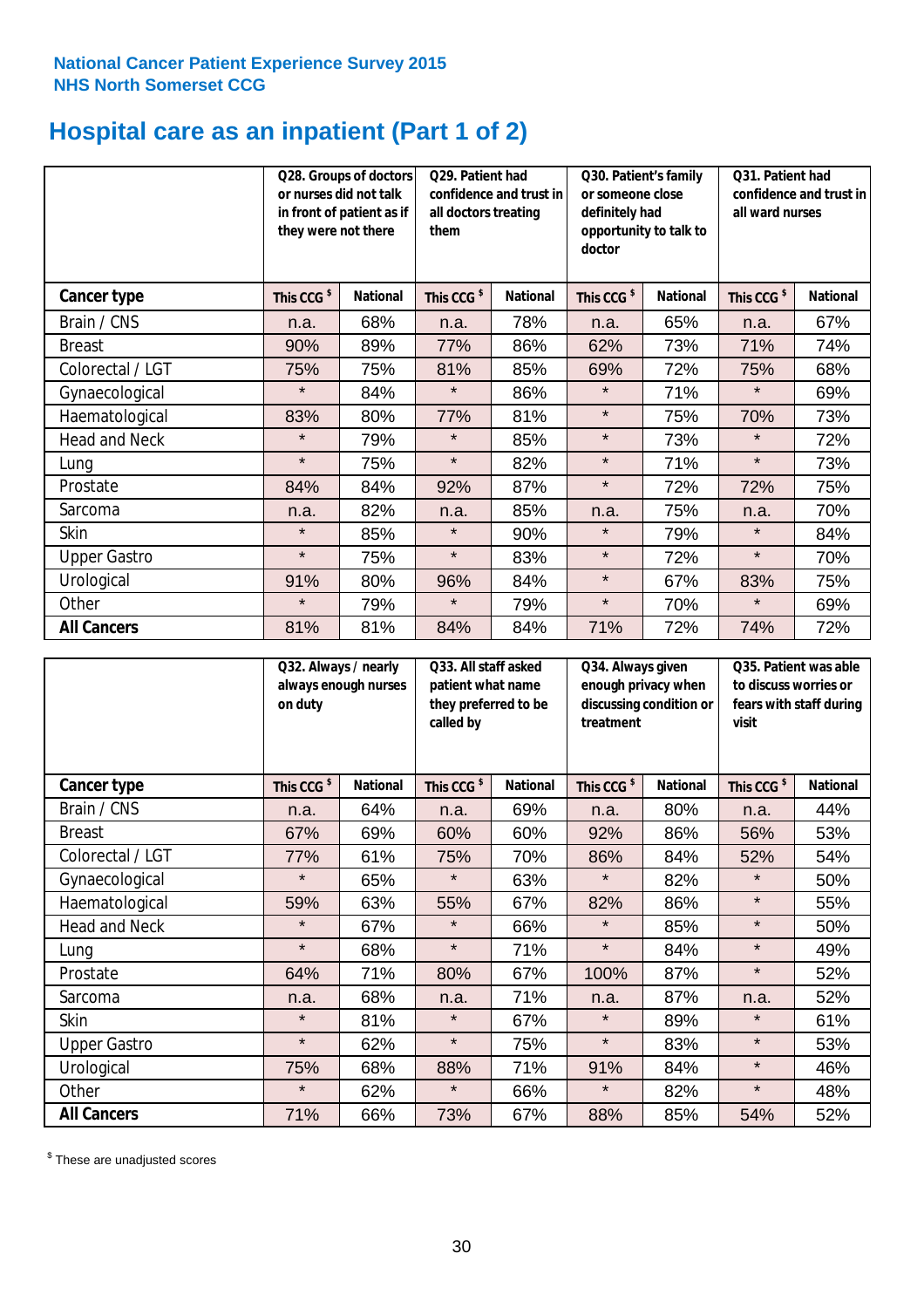# **Hospital care as an inpatient (Part 2 of 2)**

|                      | Q36. Hospital staff<br>definitely did<br>everything to help<br>control pain |                 | Q37. Always treated<br>with respect and<br>dignity by staff |                 | Q38. Given clear<br>written information<br>about what should /<br>should not do post<br>discharge |                 | Q39. Staff told patient<br>who to contact if<br>worried post discharge |                 |
|----------------------|-----------------------------------------------------------------------------|-----------------|-------------------------------------------------------------|-----------------|---------------------------------------------------------------------------------------------------|-----------------|------------------------------------------------------------------------|-----------------|
| Cancer type          | This CCG <sup>\$</sup>                                                      | <b>National</b> | This CCG <sup>\$</sup>                                      | <b>National</b> | This CCG <sup>\$</sup>                                                                            | <b>National</b> | This CCG <sup>\$</sup>                                                 | <b>National</b> |
| Brain / CNS          | n.a.                                                                        | 82%             | n.a.                                                        | 84%             | n.a.                                                                                              | 79%             | n.a.                                                                   | 91%             |
| <b>Breast</b>        | 87%                                                                         | 86%             | 92%                                                         | 88%             | 95%                                                                                               | 90%             | 100%                                                                   | 95%             |
| Colorectal / LGT     | 91%                                                                         | 84%             | 94%                                                         | 86%             | 91%                                                                                               | 83%             | 91%                                                                    | 94%             |
| Gynaecological       | $\star$                                                                     | 83%             | $\star$                                                     | 85%             | $\star$                                                                                           | 86%             | $\star$                                                                | 93%             |
| Haematological       | $\star$                                                                     | 84%             | 91%                                                         | 89%             | $\star$                                                                                           | 79%             | 95%                                                                    | 95%             |
| <b>Head and Neck</b> | $\star$                                                                     | 84%             | $\star$                                                     | 88%             | $\star$                                                                                           | 86%             | $\star$                                                                | 92%             |
| Lung                 | $\star$                                                                     | 83%             | $\star$                                                     | 87%             | $\star$                                                                                           | 81%             | $\star$                                                                | 92%             |
| Prostate             | 87%                                                                         | 85%             | 96%                                                         | 91%             | 92%                                                                                               | 87%             | 92%                                                                    | 94%             |
| Sarcoma              | n.a.                                                                        | 86%             | n.a.                                                        | 91%             | n.a.                                                                                              | 83%             | n.a.                                                                   | 94%             |
| Skin                 | $\star$                                                                     | 88%             | $\star$                                                     | 93%             | $\star$                                                                                           | 91%             | $\star$                                                                | 97%             |
| <b>Upper Gastro</b>  | $\star$                                                                     | 83%             | $\star$                                                     | 86%             | $\star$                                                                                           | 79%             | $\star$                                                                | 93%             |
| Urological           | $\star$                                                                     | 80%             | 96%                                                         | 88%             | 86%                                                                                               | 83%             | 96%                                                                    | 90%             |
| Other                | $\star$                                                                     | 82%             | $\star$                                                     | 85%             | $\star$                                                                                           | 80%             | $\star$                                                                | 92%             |
| <b>All Cancers</b>   | 88%                                                                         | 84%             | 93%                                                         | 87%             | 89%                                                                                               | 84%             | 96%                                                                    | 94%             |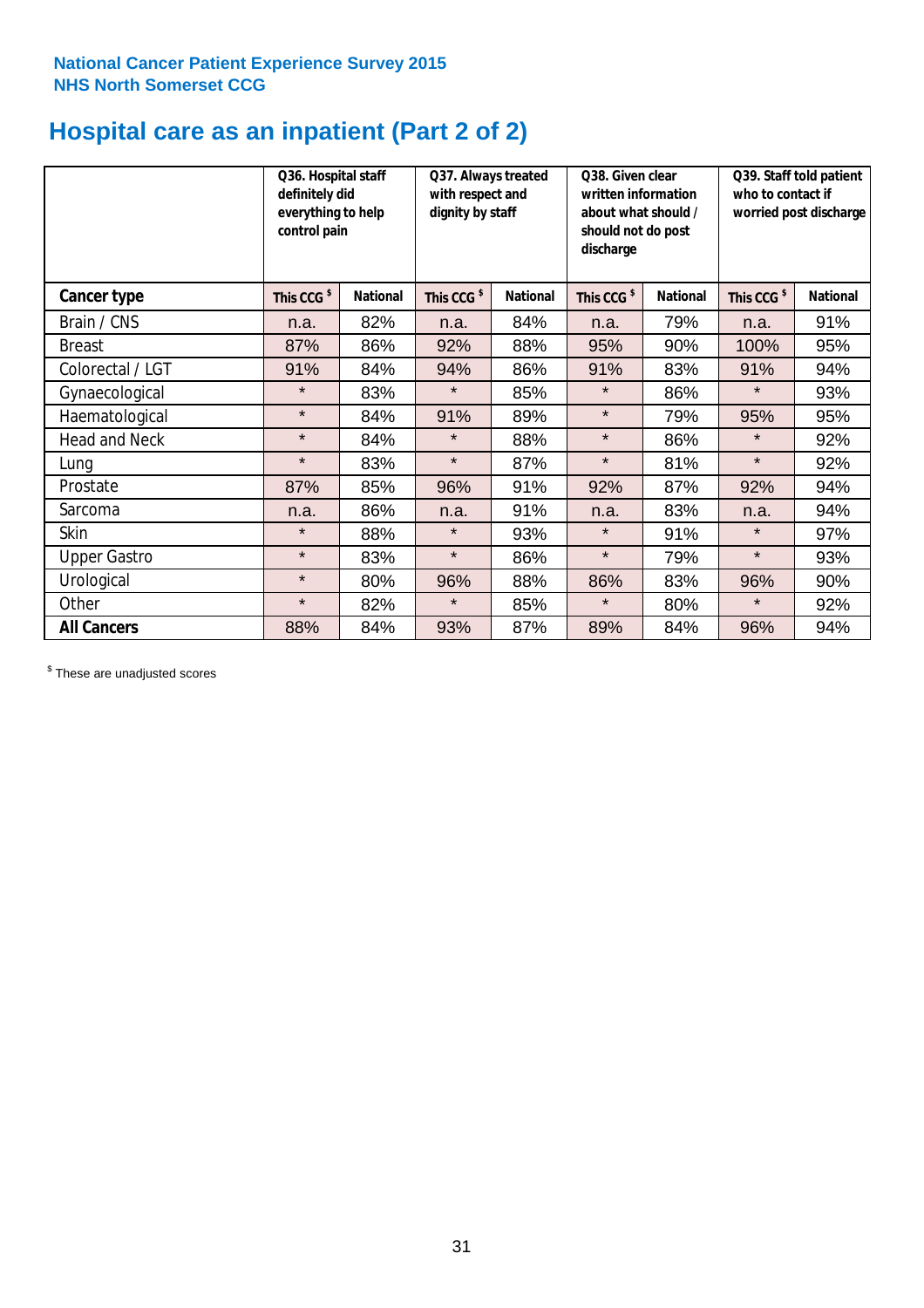# **Hospital care as a day patient / outpatient**

|                      | to discuss worries or<br>visit | Q41. Patient was able<br>fears with staff during | Q42. Doctor had the<br>right notes and other<br>documentation with<br>them |                 | Q44. Beforehand<br>patient had all<br>information needed<br>about radiotherapy<br>treatment |                 | Q45. Patient given<br>understandable<br>information about<br>whether radiotherapy<br>was working |                 |
|----------------------|--------------------------------|--------------------------------------------------|----------------------------------------------------------------------------|-----------------|---------------------------------------------------------------------------------------------|-----------------|--------------------------------------------------------------------------------------------------|-----------------|
| Cancer type          | This CCG <sup>\$</sup>         | <b>National</b>                                  | This CCG <sup>\$</sup>                                                     | <b>National</b> | This CCG <sup>\$</sup>                                                                      | <b>National</b> | This CCG <sup>\$</sup>                                                                           | <b>National</b> |
| Brain / CNS          | n.a.                           | 65%                                              | n.a.                                                                       | 94%             | n.a.                                                                                        | 85%             | n.a.                                                                                             | 52%             |
| <b>Breast</b>        | 71%                            | 70%                                              | 93%                                                                        | 95%             | 85%                                                                                         | 87%             | 56%                                                                                              | 60%             |
| Colorectal / LGT     | 92%                            | 73%                                              | 97%                                                                        | 95%             | $\star$                                                                                     | 85%             | $\star$                                                                                          | 55%             |
| Gynaecological       | $\star$                        | 70%                                              | $\star$                                                                    | 96%             | $\star$                                                                                     | 85%             | $\star$                                                                                          | 64%             |
| Haematological       | 74%                            | 74%                                              | 96%                                                                        | 97%             | $\star$                                                                                     | 82%             | $\star$                                                                                          | 64%             |
| <b>Head and Neck</b> | $\star$                        | 69%                                              | $\star$                                                                    | 95%             | $\star$                                                                                     | 86%             | $\star$                                                                                          | 60%             |
| Lung                 | $\star$                        | 69%                                              | $\star$                                                                    | 96%             | $\star$                                                                                     | 86%             | $\star$                                                                                          | 59%             |
| Prostate             | 79%                            | 69%                                              | 95%                                                                        | 95%             | $\star$                                                                                     | 88%             | $\star$                                                                                          | 61%             |
| Sarcoma              | n.a.                           | 68%                                              | n.a.                                                                       | 97%             | n.a.                                                                                        | 88%             | n.a.                                                                                             | 63%             |
| Skin                 | $\star$                        | 73%                                              | $\star$                                                                    | 96%             | $\star$                                                                                     | 81%             | $\star$                                                                                          | 63%             |
| <b>Upper Gastro</b>  | $\star$                        | 68%                                              | $\star$                                                                    | 95%             | $\star$                                                                                     | 85%             | $\star$                                                                                          | 57%             |
| Urological           | 76%                            | 65%                                              | 96%                                                                        | 95%             | $\star$                                                                                     | 81%             | $\star$                                                                                          | 53%             |
| Other                | 66%                            | 67%                                              | 98%                                                                        | 95%             | $\star$                                                                                     | 83%             | $\star$                                                                                          | 59%             |
| <b>All Cancers</b>   | 75%                            | 70%                                              | 96%                                                                        | 96%             | 87%                                                                                         | 86%             | 60%                                                                                              | 60%             |

|                      | O47. Beforehand<br>patient had all<br>information needed<br>about chemotherapy<br>treatment |                 | Q48. Patient given<br>understandable<br>information about<br>whether<br>chemotherapy was<br>working |                 |  |
|----------------------|---------------------------------------------------------------------------------------------|-----------------|-----------------------------------------------------------------------------------------------------|-----------------|--|
| <b>Cancer type</b>   | This CCG <sup>\$</sup>                                                                      | <b>National</b> | This CCG <sup>\$</sup>                                                                              | <b>National</b> |  |
| Brain / CNS          | n.a.                                                                                        | 82%             | n.a.                                                                                                | 57%             |  |
| <b>Breast</b>        | 95%                                                                                         | 83%             | 71%                                                                                                 | 62%             |  |
| Colorectal / LGT     | 85%                                                                                         | 86%             | 59%                                                                                                 | 65%             |  |
| Gynaecological       | $\star$                                                                                     | 86%             | $\star$                                                                                             | 68%             |  |
| Haematological       | 75%<br>85%                                                                                  |                 | 74%                                                                                                 | 75%             |  |
| <b>Head and Neck</b> | $\star$                                                                                     | 80%             | $\star$                                                                                             | 52%             |  |
| Lung                 | $\star$                                                                                     | 85%             | $\star$                                                                                             | 68%             |  |
| Prostate             | $\star$                                                                                     | 83%             | $\star$                                                                                             | 69%             |  |
| Sarcoma              | n.a.                                                                                        | 82%             | n.a.                                                                                                | 70%             |  |
| Skin                 | $\star$                                                                                     | 92%             | $\star$                                                                                             | 80%             |  |
| <b>Upper Gastro</b>  | $\star$                                                                                     | 83%             | $\star$                                                                                             | 64%             |  |
| Urological           | $\star$                                                                                     | 83%             | $\star$                                                                                             | 66%             |  |
| Other                | 86%                                                                                         | 85%             | $\star$                                                                                             | 70%             |  |
| <b>All Cancers</b>   | 81%                                                                                         | 84%             | 64%                                                                                                 | 68%             |  |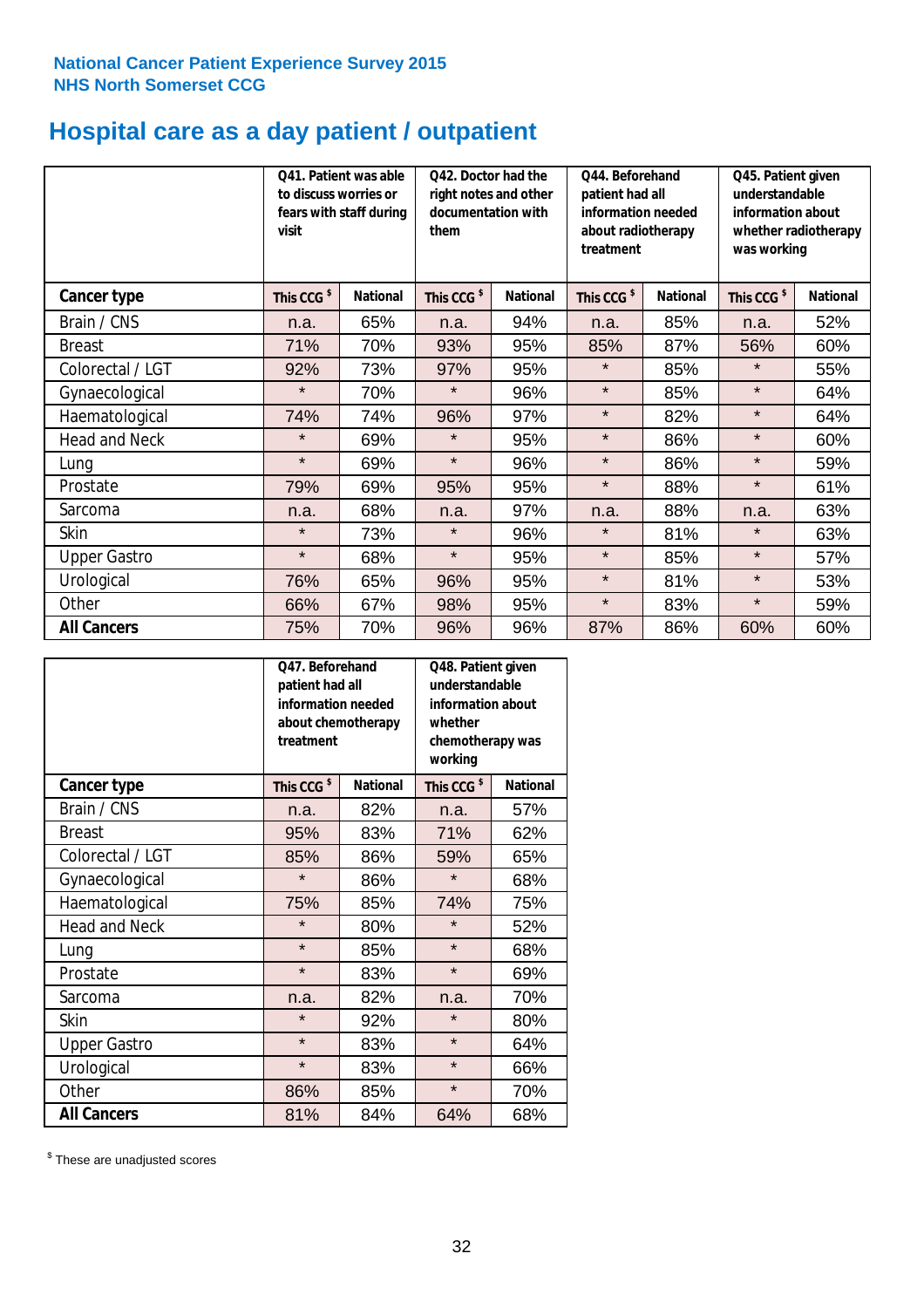### **Home care and support**

|                      | Q49. Hospital staff<br>gave family or | someone close all the<br>information needed to<br>help with care at home | Q50. Patient definitely<br>given enough support<br>from health or social<br>services during<br>treatment |                 | Q51. Patient definitely<br>given enough support<br>from health or social<br>services after<br>treatment |                 |
|----------------------|---------------------------------------|--------------------------------------------------------------------------|----------------------------------------------------------------------------------------------------------|-----------------|---------------------------------------------------------------------------------------------------------|-----------------|
| <b>Cancer type</b>   | This CCG <sup>\$</sup>                | <b>National</b>                                                          | This CCG <sup>\$</sup>                                                                                   | <b>National</b> | This CCG <sup>\$</sup>                                                                                  | <b>National</b> |
| Brain / CNS          | n.a.                                  | 56%                                                                      | n.a.                                                                                                     | 44%             | n.a.                                                                                                    | 44%             |
| <b>Breast</b>        | 55%                                   | 57%                                                                      | 52%                                                                                                      | 54%             | 62%                                                                                                     | 40%             |
| Colorectal / LGT     | 53%                                   | 60%                                                                      | $\star$                                                                                                  | 62%             | $\star$                                                                                                 | 52%             |
| Gynaecological       | $\star$                               | 56%                                                                      | $\star$                                                                                                  | 52%             | $\star$                                                                                                 | 42%             |
| Haematological       | 70%                                   | 60%                                                                      | 52%                                                                                                      | 52%             | $\star$                                                                                                 | 43%             |
| <b>Head and Neck</b> | $\star$                               | 59%                                                                      | $\star$                                                                                                  | 53%             | $\star$                                                                                                 | 50%             |
| Lung                 | $\star$                               | 57%                                                                      | $\star$                                                                                                  | 52%             | $\star$                                                                                                 | 42%             |
| Prostate             | 68%                                   | 55%                                                                      | $\star$                                                                                                  | 47%             | $\star$                                                                                                 | 43%             |
| Sarcoma              | n.a.                                  | 59%                                                                      | n.a.                                                                                                     | 58%             | n.a.                                                                                                    | 53%             |
| Skin                 | $\star$                               | 67%                                                                      | $\star$                                                                                                  | 58%             | $\star$                                                                                                 | 61%             |
| <b>Upper Gastro</b>  | $\star$                               | 59%                                                                      | $\star$                                                                                                  | 54%             | $\star$                                                                                                 | 45%             |
| Urological           | $\star$                               | 55%                                                                      | $\star$                                                                                                  | 47%             | $\star$                                                                                                 | 44%             |
| Other                | 51%                                   | 54%                                                                      | $\star$                                                                                                  | 55%             | $\star$                                                                                                 | 48%             |
| <b>All Cancers</b>   | 61%                                   | 58%                                                                      | 46%                                                                                                      | 54%             | 42%                                                                                                     | 45%             |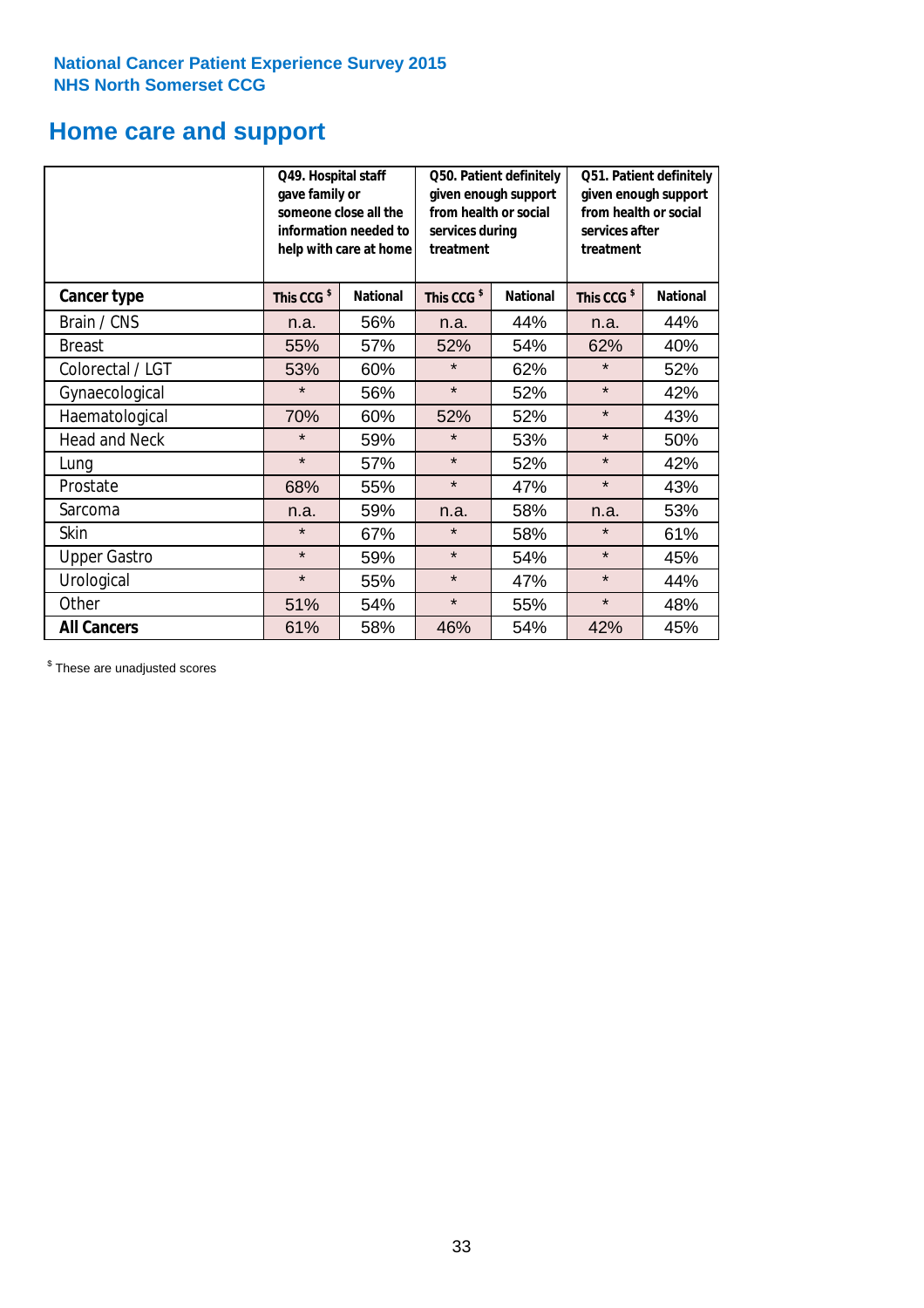### **Care from your general practice**

|                      | information about<br>treatment | Q52. GP given enough<br>patient's condition and | O53. Practice staff<br>definitely did<br>everything they could<br>to support patient |                 |  |
|----------------------|--------------------------------|-------------------------------------------------|--------------------------------------------------------------------------------------|-----------------|--|
| <b>Cancer type</b>   | This CCG <sup>\$</sup>         | <b>National</b>                                 | This CCG <sup>\$</sup>                                                               | <b>National</b> |  |
| Brain / CNS          | n.a.                           | 94%                                             | n.a.                                                                                 | 59%             |  |
| <b>Breast</b>        | 95%                            | 96%                                             | 63%                                                                                  | 63%             |  |
| Colorectal / LGT     | 89%                            | 95%                                             | 71%                                                                                  | 63%             |  |
| Gynaecological       | $\star$                        | 95%                                             | $\star$                                                                              | 59%             |  |
| Haematological       | 92%                            | 96%                                             | 57%                                                                                  | 61%             |  |
| <b>Head and Neck</b> | $\star$                        | 93%                                             | $\star$                                                                              | 60%             |  |
| Lung                 | $\star$                        | 95%                                             | $\star$                                                                              | 62%             |  |
| Prostate             | 98%                            | 95%                                             | 73%                                                                                  | 67%             |  |
| Sarcoma              | n.a.                           | 97%                                             | n.a.                                                                                 | 65%             |  |
| Skin                 | $\star$                        | 97%                                             | $\star$                                                                              | 71%             |  |
| <b>Upper Gastro</b>  | $\star$                        | 94%                                             | $\star$                                                                              | 62%             |  |
| Urological           | 100%                           | 95%                                             | 73%                                                                                  | 64%             |  |
| Other                | 94%                            | 95%                                             | 56%                                                                                  | 61%             |  |
| <b>All Cancers</b>   | 93%                            | 95%                                             | 64%                                                                                  | 63%             |  |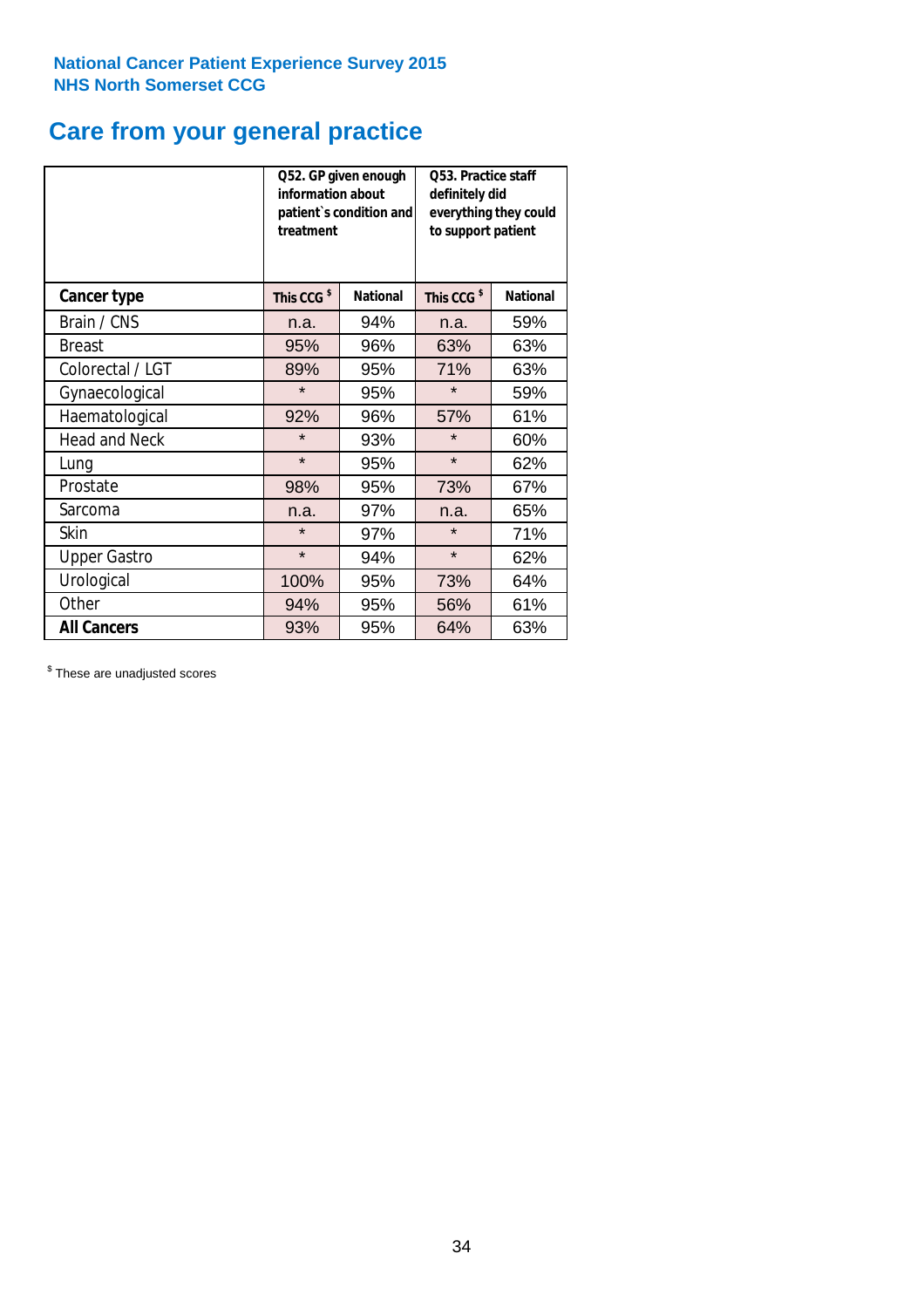### **Your overall NHS care**

|                      | Q54. Hospital and<br>community staff<br>always worked well<br>together |                 | Q55. Patient given a<br>care plan |                 | Q56. Overall the<br>administration of the<br>care was very good /<br>qood |                 | Q57. Length of time for<br>attending clinics and<br>appointments was<br>right |                 |
|----------------------|------------------------------------------------------------------------|-----------------|-----------------------------------|-----------------|---------------------------------------------------------------------------|-----------------|-------------------------------------------------------------------------------|-----------------|
| <b>Cancer type</b>   | This CCG <sup>\$</sup>                                                 | <b>National</b> | This CCG <sup>\$</sup>            | <b>National</b> | This CCG <sup>\$</sup>                                                    | <b>National</b> | This CCG <sup>\$</sup>                                                        | <b>National</b> |
| Brain / CNS          | n.a.                                                                   | 45%             | n.a.                              | 29%             | n.a.                                                                      | 84%             | n.a.                                                                          | 60%             |
| <b>Breast</b>        | 59%                                                                    | 60%             | 36%                               | 35%             | 85%                                                                       | 90%             | 61%                                                                           | 64%             |
| Colorectal / LGT     | 51%                                                                    | 60%             | 28%                               | 36%             | 83%                                                                       | 88%             | 68%                                                                           | 68%             |
| Gynaecological       | $\star$                                                                | 58%             | $\star$                           | 29%             | $\star$                                                                   | 89%             | $\star$                                                                       | 66%             |
| Haematological       | 59%                                                                    | 63%             | 29%                               | 33%             | 91%                                                                       | 92%             | 61%                                                                           | 62%             |
| <b>Head and Neck</b> | $\star$                                                                | 58%             | $\star$                           | 34%             | $\star$                                                                   | 89%             | $\star$                                                                       | 65%             |
| Lung                 | $\star$                                                                | 63%             | $\star$                           | 32%             | $\star$                                                                   | 89%             | $\star$                                                                       | 70%             |
| Prostate             | 67%                                                                    | 63%             | 32%                               | 36%             | 80%                                                                       | 87%             | 70%                                                                           | 71%             |
| Sarcoma              | n.a.                                                                   | 60%             | n.a.                              | 31%             | n.a.                                                                      | 90%             | n.a.                                                                          | 63%             |
| Skin                 | $\star$                                                                | 69%             | $\star$                           | 39%             | $\star$                                                                   | 89%             | $\star$                                                                       | 73%             |
| <b>Upper Gastro</b>  | $\star$                                                                | 58%             | $\star$                           | 36%             | $\star$                                                                   | 88%             | $\star$                                                                       | 66%             |
| Urological           | 75%                                                                    | 62%             | 29%                               | 26%             | 87%                                                                       | 84%             | 82%                                                                           | 73%             |
| Other                | 54%                                                                    | 56%             | 3%                                | 29%             | 83%                                                                       | 87%             | 67%                                                                           | 61%             |
| <b>All Cancers</b>   | 60%                                                                    | 61%             | 27%                               | 33%             | 86%                                                                       | 89%             | 69%                                                                           | 66%             |

|                      | Q58. Taking part in<br>cancer research | discussed with patient | Q59. Patient's average<br>rating of care scored<br>from very poor to very<br>good |                 |  |
|----------------------|----------------------------------------|------------------------|-----------------------------------------------------------------------------------|-----------------|--|
| <b>Cancer type</b>   | This CCG <sup>\$</sup>                 | <b>National</b>        | This CCG <sup>\$</sup>                                                            | <b>National</b> |  |
| Brain / CNS          | n.a.                                   | 32%                    | n.a.                                                                              | 8.5             |  |
| <b>Breast</b>        | 17%                                    | 28%                    | 8.8                                                                               | 8.8             |  |
| Colorectal / LGT     | 41%                                    | 22%                    | 8.3                                                                               | 8.7             |  |
| Gynaecological       | $\star$                                | 27%                    | $\star$                                                                           | 8.7             |  |
| Haematological       | 26%                                    | 36%                    | 8.8                                                                               | 8.8             |  |
| <b>Head and Neck</b> | $\star$                                | 21%                    | $\star$                                                                           | 8.6             |  |
| Lung                 | $\star$                                | 34%                    | $\star$                                                                           | 8.6             |  |
| Prostate             | 50%                                    | 35%                    | 8.8                                                                               | 8.6             |  |
| Sarcoma              | n.a.                                   | 29%                    | n.a.                                                                              | 8.7             |  |
| Skin                 | $\star$                                | 17%                    | $\star$                                                                           | 8.9             |  |
| <b>Upper Gastro</b>  | $\star$                                | 30%                    | $\star$                                                                           | 8.6             |  |
| Urological           | 16%                                    | 14%                    | 8.8                                                                               | 8.5             |  |
| Other                | 35%                                    | 31%                    | 8.5                                                                               | 8.6             |  |
| <b>All Cancers</b>   | 29%                                    | 28%                    | 8.7                                                                               | 8.7             |  |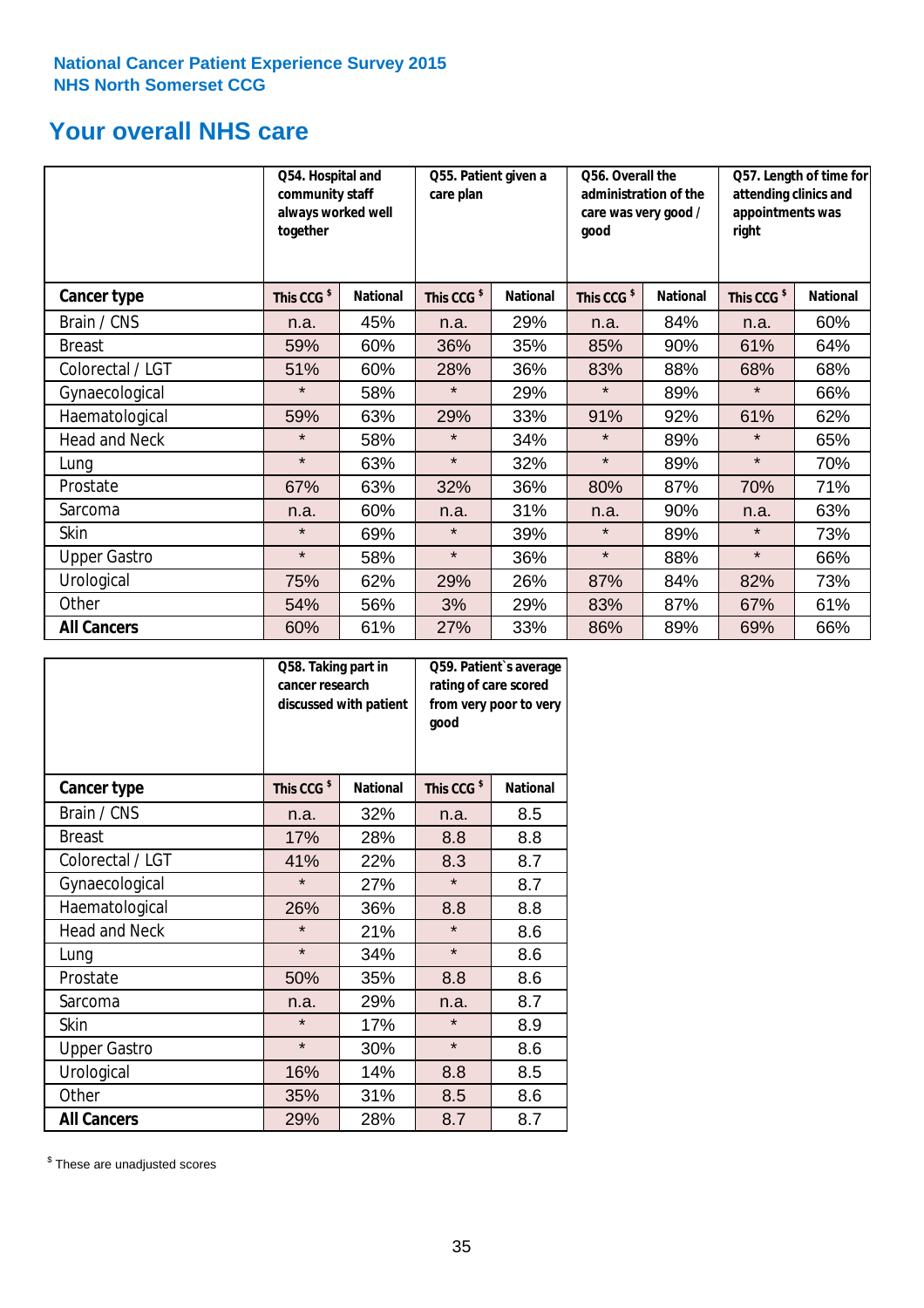### **Annex**

### **Methodology**

The sample for the survey included all adult (aged 16 and over) NHS patients, with a confirmed primary diagnosis of cancer, discharged from an NHS Trust after an inpatient episode or day case attendance for cancer related treatment in the months of April, May and June 2015.

The patients included in the sample had relevant cancer ICD10 codes (C00-99 excluding C44 and C84, and D05) in the first diagnosis field of their patient records, applied to their patient files by the relevant NHS Trust, and were alive at the point at which fieldwork commenced. Deceased checks were undertaken on up to three occasions during fieldwork, to ensure that questionnaires were not sent to patients who had died since their treatment.

Trust samples were checked rigorously for duplicates and patient lists were also de-duplicated nationally to ensure that patients did not receive multiple copies of questionnaires.

The fieldwork for the survey was undertaken between October 2015 and March 2016.

For the first time, the survey used a mixed mode methodology. Questionnaires were sent by post with two reminders where necesssary, but also included an option to complete online. A Freephone helpline was available for respondents to ask questions about the survey, to enable them to complete their questionnaires over the phone, and to provide access to a translation and interpreting facility for those whose first language was not English.

The Health Research Authority supported the survey by granting Section 251 approval.

#### **Further information**

Further information on survey methodology, as well as all of the national and local reports and data, is available at www.ncpes.co.uk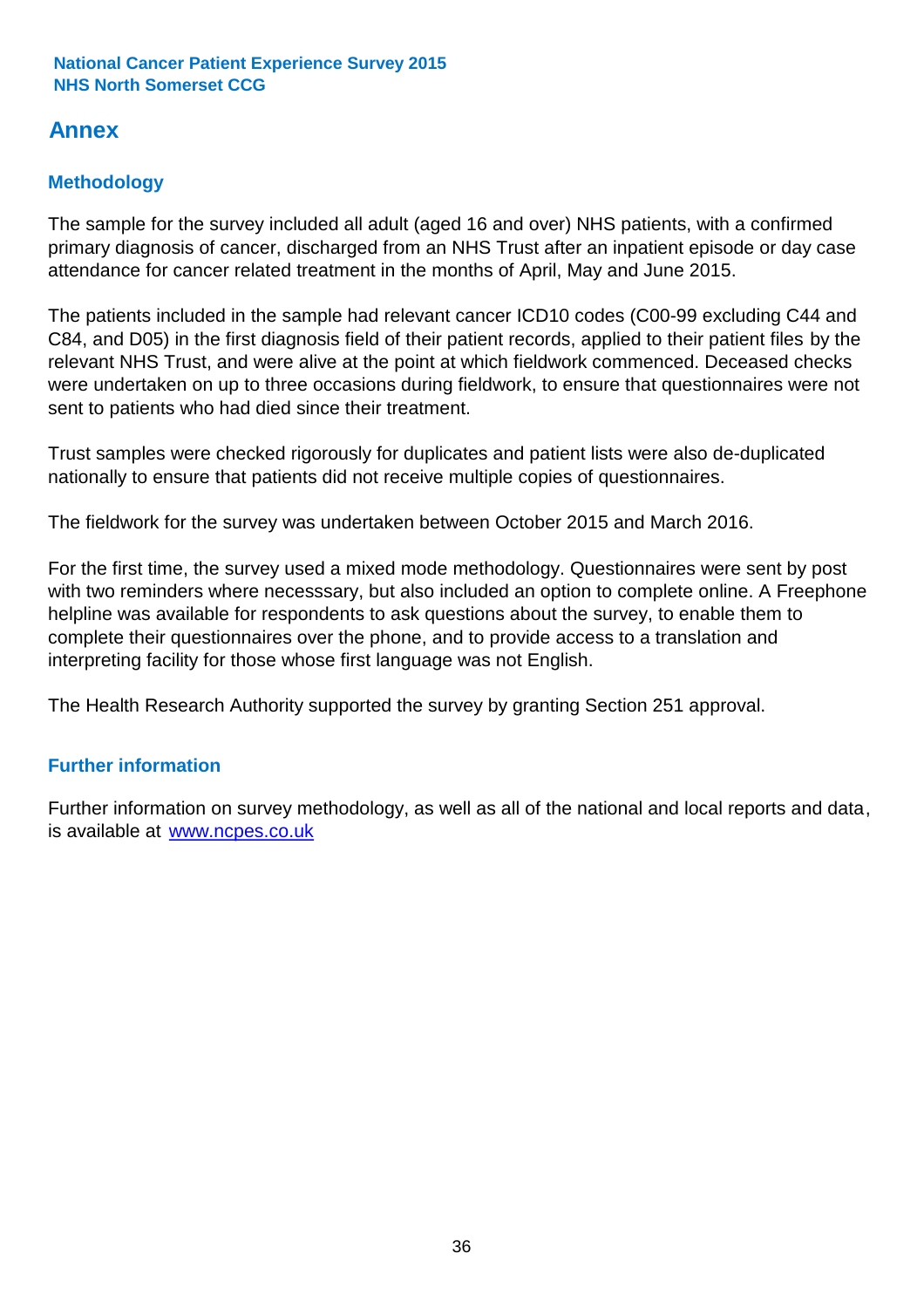#### **Redevelopment of the 2015 survey**

A number of significant changes have been made to the National Cancer Patient Experience Survey in 2015:

- the length of the questionnaire has been reduced
- response options have been reviewed and changed to make them consistent throughout the survey
- some of the questions and / or answer options have been changed so that they are now in line with questions in other patient surveys (e.g. the Care Quality Commission national patient surveys), to improve comparability between them
- the topic areas within the questionnaire have been redesigned to capture the whole patient journey.

There are 50 questions in the questionnaire that relate directly to patient experience. Of these, 14 remain unchanged from previous years; and a further 21 have been slightly amended. We draw caution in directly comparing data from the 2015 survey to the findings of the previous CPES surveys, even for identical questions. Changes in the structure of the survey instrument (questionnaire) and also the administration of the survey (calendar period and length of time from sampling to field work start and completion) may influence nationwide averages, although these features will not greatly impact on relative comparisons (e.g. between patient groups or hospitals).

The other 15 questions are either new or substantially changed from previous years.

It is expected that there will be few, if any changes, to the questionnaire going forward so we will be able to compare the results year on year. Where changes are necessary they are expected to be for methodological reasons or to improve question reliability.

Another significant change in 2015 is that an online version of the questionnaire has been developed. The online version was developed to make the questionnaire more accessible for respondents. This may have an impact on the demographic characteristics of the respondents. This may be an improvement if previously underrepresented groups have responded. However, changes to the demographics of respondents may have implications on the overall results - and again, leads us to draw caution in directly comparing results with previous years.

#### **Official Statistics**

The 2015 survey data has been published for the first time as Official Statistics. The 2015 survey data has been produced and published in line with the Code of Practice for Official Statistics.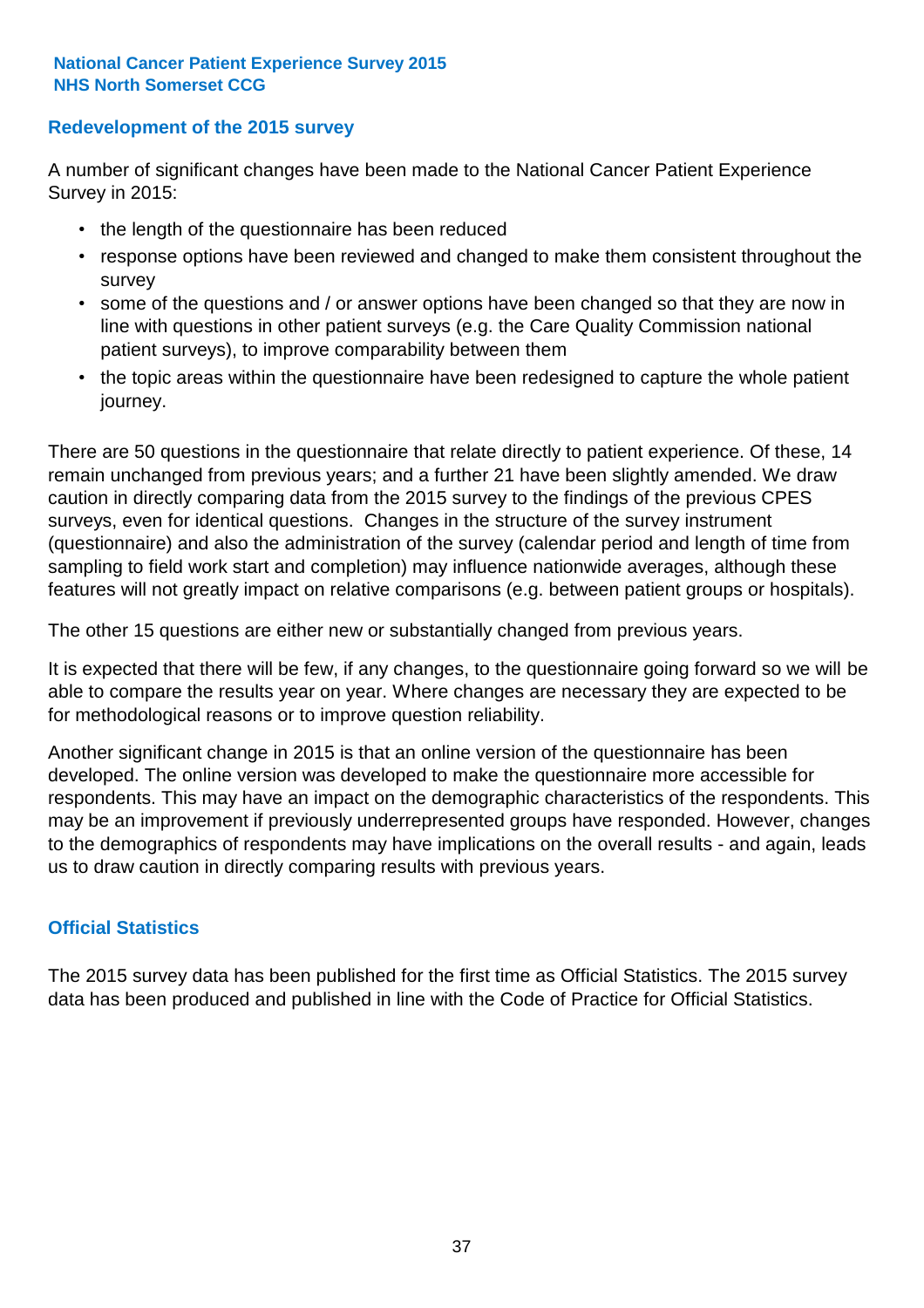#### **Scoring methodologies**

49 of the 50 questions relating directly to patient experience have been summarised as the score of the percentage of patients who reported a positive experience. For example:

- question 6 asks: "Overall, how did you feel about the length of time you had to wait for your test to be done?". Responses have been recorded as positive only for those patients who selected the first option ("It was about right")
- question 11 asks: "When you were told you had cancer, were you given written information about the type of cancer you had?". Responses have been recorded as positive only for those patients who selected the first option ("Yes, and it was easy to understand").

Where options do not provide any information on positive/negative patient experience (e.g. "Don't know / can't remember"), they are excluded from the score.

The other question (question 59) asks respondents to rate their overall care on a scale of 0 to 10. Scores have been given as an average on this scale.

A copy of the 2015 questionnaire, marked up with all of these scoring conventions, is available at www.ncpes.co.uk

Further details on the scoring methodology can be found in the technical document for the survey, available at <u>www.ncpes.co.uk</u>

#### **Case-mix adjustment**

For the first time in 2015, case-mix adjusted findings are being presented alongside unadjusted results for CCGs. Case-mix adjustment allows us to account for the impact that differing patient populations might have on results. By using the case-mix adjusted estimates we can obtain a greater understanding of how a CCG is performing given their patient population.

The factors taken into account in this case-mix adjustment are gender, age, ethnic group, deprivation, and tumour group.

For further details on case-mix adjustment, please refer to the technical document for the survey, available at www.ncpes.co.uk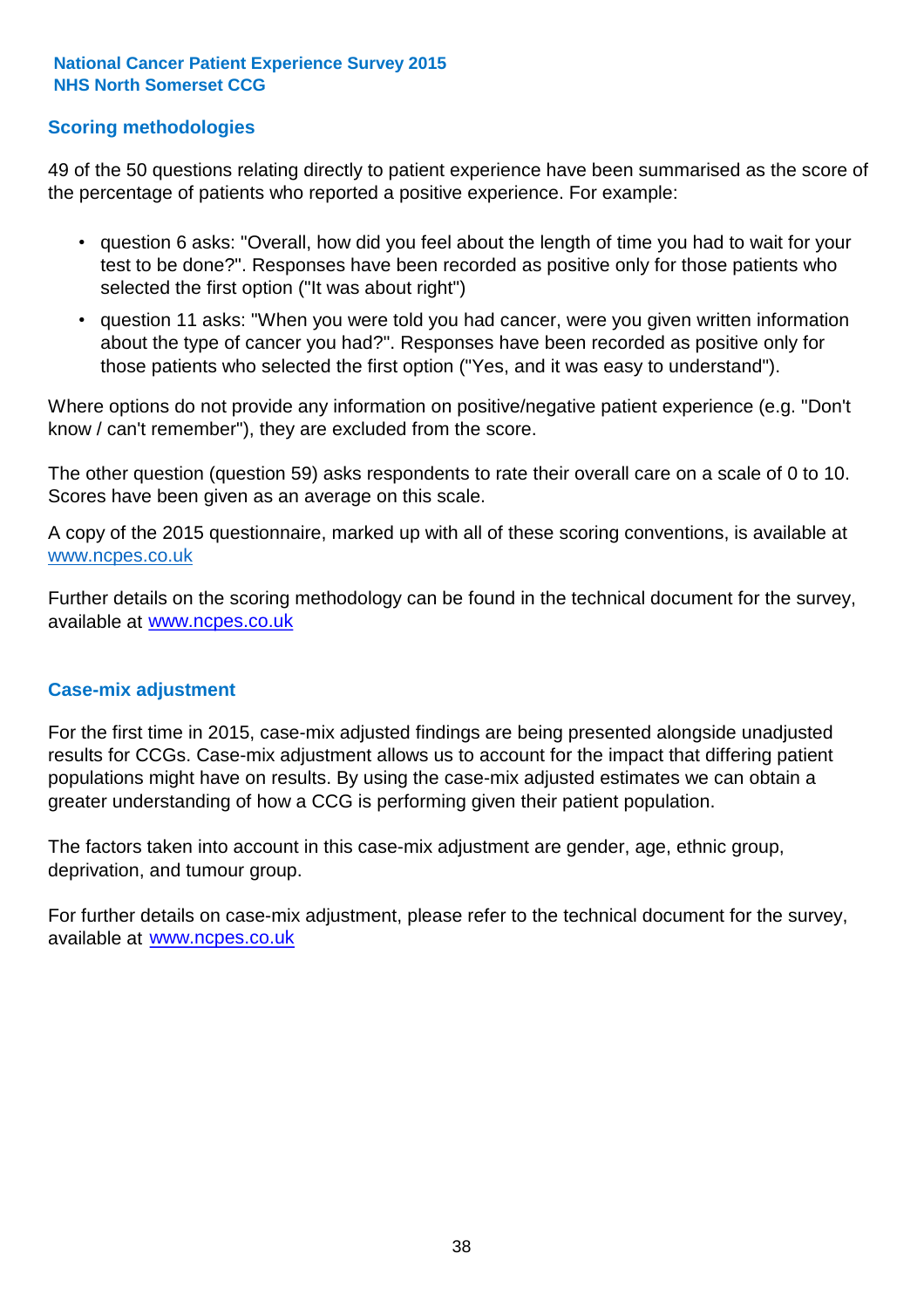#### **Response Rates**

|                 | Sample<br><b>Size</b> | <b>Excluded</b> | Adjusted<br><b>Sample</b> | <b>Not</b><br>Returned Refused | Blank /         | Completed | Response<br>Rate |
|-----------------|-----------------------|-----------------|---------------------------|--------------------------------|-----------------|-----------|------------------|
| <b>National</b> | 116,991               | 8.719           | 108,272                   | 33,168                         | 3.918           | 71,186    | 66%              |
| 111T            | 587                   | 27              | 560                       | 143                            | 30 <sub>l</sub> | 387       | 69%              |

#### **Respondents by tumour group**

The tables below show the numbers of patients from each tumour group and the age and gender distribution of these patients.

| <b>Tumour Group</b>  | Number of<br>respondents* |
|----------------------|---------------------------|
| Brain / CNS          | 3                         |
| <b>Breast</b>        | 73                        |
| Gynaecological       | 22                        |
| Colorectal / LGT     | 43                        |
| Lung                 | 13                        |
| <b>Skin</b>          | 21                        |
| Haematological       | 75                        |
| <b>Upper Gastro</b>  | 20                        |
| Other                | 28                        |
| Urological           | 34                        |
| Prostate             | 51                        |
| Sarcoma              | $\Omega$                  |
| <b>Head and Neck</b> | 4                         |

*\* These figures may not match the numerator for all questions in the 'Comparisons by tumour group' section of this report, because not all questions were answered by all respondents.*

#### **Respondents by age and gender**

The questionnaire asked respondents to give their year of birth. This information has been amalgamated into 8 age bands. The age and gender distribution for the CCG was as follows:

|             | 16-24 | 25-34 | 35-44 | 45-54 | 55-64 | 65-74 | 75-84 | $85+$ | Total |
|-------------|-------|-------|-------|-------|-------|-------|-------|-------|-------|
| <b>Male</b> |       |       |       | 6     | 30    | 65    | 66    | ィつ    | 180   |
| Female      |       |       | 11    | 29    | 48    | 62    | 46    |       | 207   |
| Total       |       |       | 12    | 35    | 78    | 127   | 112   | 21    | 387   |